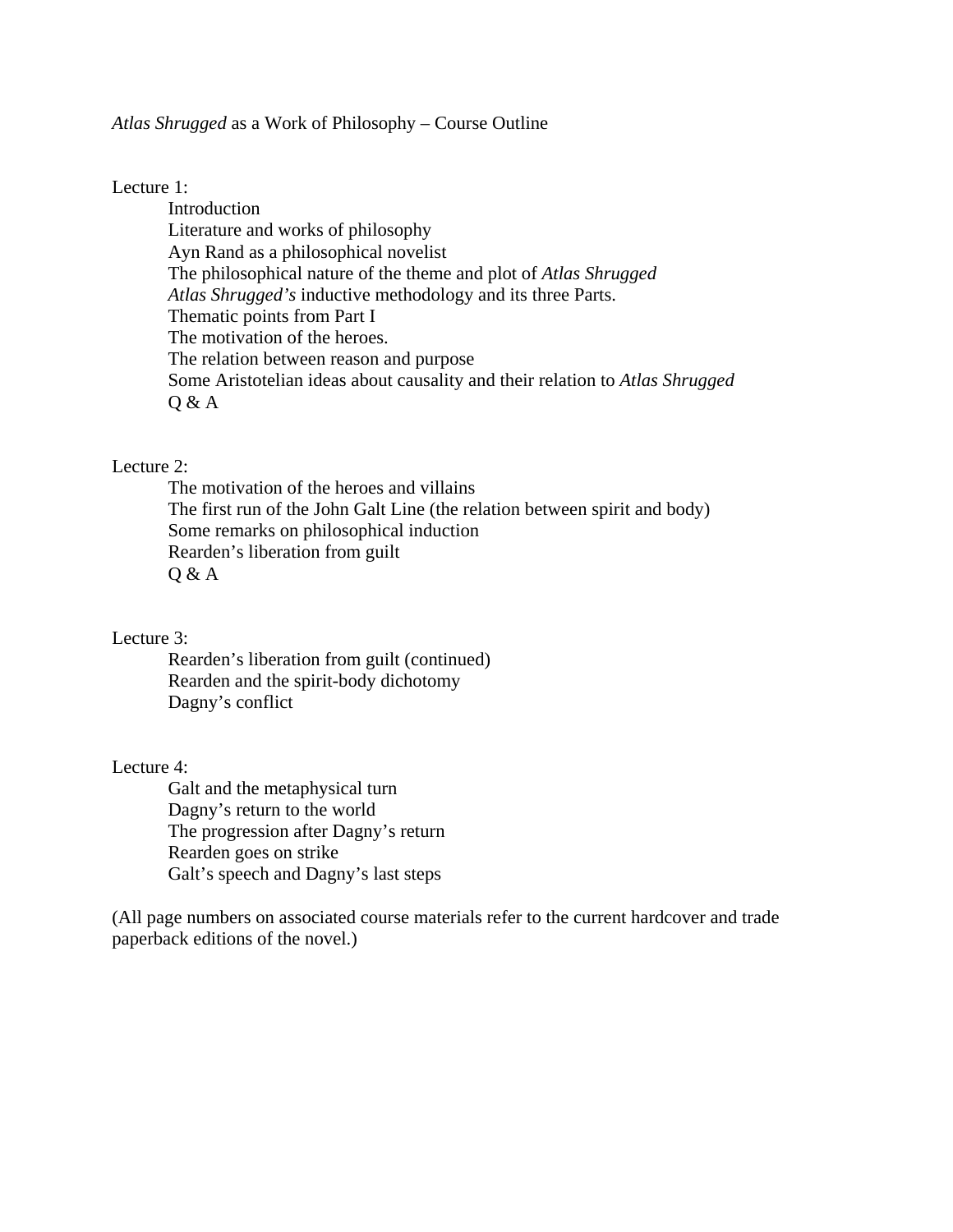|                                                | PART I: NON-CONTRADICTION<br>3 |                                   |                  |                     |                                                                                   |                |  |  |  |
|------------------------------------------------|--------------------------------|-----------------------------------|------------------|---------------------|-----------------------------------------------------------------------------------|----------------|--|--|--|
|                                                | I.                             | THE THEME                         | 1 <sub>1</sub>   | Eddie:              | Reflections enroot to Taggart Building                                            | $\mathfrak{Z}$ |  |  |  |
|                                                |                                |                                   |                  |                     | Confrontation with Jim about Rio Norte Line                                       | $\tau$         |  |  |  |
|                                                |                                |                                   |                  |                     | Conversation with Pop Harper                                                      | 11             |  |  |  |
| line                                           |                                |                                   | $\overline{2}$   | Dagny               | Response to hearing Haley's Fifth Concerto                                        | 12             |  |  |  |
| the                                            |                                |                                   |                  |                     | Orders re stopped train; plan to promote Owen Kellogg                             | 15             |  |  |  |
|                                                |                                |                                   | 3.               |                     | Attitude towards tunnels                                                          | 17             |  |  |  |
|                                                |                                |                                   | $\overline{4}$ . |                     | Meeting w/ Jim re Rearden Metal (RM) rails for Rio Norte Line                     | 18             |  |  |  |
|                                                |                                |                                   |                  |                     | Phone call to publisher re Richard Halley                                         | 24             |  |  |  |
|                                                |                                |                                   |                  |                     | Meeting with Owen Kellogg who quits                                               | 24             |  |  |  |
|                                                | H.                             | THE CHAIN                         |                  | Rearden's           | Train passengers' attitudes towards him                                           | 27             |  |  |  |
|                                                |                                |                                   |                  | work life           | Response to pouring the first heat of RM                                          | 28             |  |  |  |
|                                                |                                |                                   |                  |                     | Reflections on his life while walking home from the mills                         | 29             |  |  |  |
|                                                |                                |                                   |                  | Rearden's           | His family's condescension towards him & his work                                 | 32             |  |  |  |
|                                                |                                |                                   |                  | home life           | Lillian's trapping him into agreeing to an anniversary party                      | 35             |  |  |  |
|                                                |                                |                                   |                  |                     | His gift of the bracelet to Lillian                                               | 36             |  |  |  |
|                                                |                                |                                   |                  |                     | Conversation with Larkin re political situation                                   | 38             |  |  |  |
|                                                |                                |                                   |                  |                     | His donation, for Philip's sake, to the Friends of Global Progress                | 41             |  |  |  |
| The context in which Dagny undertakes to build | III.                           | THE TOP AND<br>THE BOTTOM         |                  |                     | Meeting in the cellar bar atop the skyscraper between Jim, Boyle, Larkin, & Mouch | 44             |  |  |  |
|                                                |                                |                                   | 2.               | Dagny vs.           | Their histories re Taggart Transcontinental (TT) & San Sebastián                  | 50             |  |  |  |
|                                                |                                |                                   |                  | Jim                 | Confrontation re Dagny's removal of property from San Sebastián                   | 56             |  |  |  |
|                                                |                                |                                   | 3.               |                     | Eddie & Galt: their relationship; their conversation                              | 62             |  |  |  |
|                                                | IV.                            | <b>THE</b>                        |                  | Dagny               | Response to McNamara's retirement                                                 | 64             |  |  |  |
|                                                |                                | <b>IMMOVABLE</b><br><b>MOVERS</b> |                  |                     | Her loneliness $\&$ need for inspiration                                          | 65             |  |  |  |
|                                                |                                |                                   |                  |                     | Her love of Richard Halley's music; his story                                     | 66             |  |  |  |
|                                                |                                |                                   |                  |                     | Response to reading about Francisco & Mrs. Vail                                   | 69             |  |  |  |
|                                                |                                |                                   |                  | Jim                 | Morning after with Betty Pope; San Sebastián nationalization                      | 70             |  |  |  |
| ◀                                              |                                |                                   | 3.               |                     | Takes credit to Board for Dagny's San Sebastián policies                          | 72             |  |  |  |
|                                                |                                |                                   | $\overline{4}$ . |                     | His & Boyal's reactions to the nationalization                                    | 73             |  |  |  |
|                                                |                                |                                   | 5 <sub>1</sub>   | The Anti-           | Passed by The National Association of Railroads                                   | 73             |  |  |  |
|                                                |                                |                                   |                  | dog-eat-dog<br>Rule | Conway's reaction; Jim & Boyal's                                                  | 75             |  |  |  |
| ≃                                              |                                |                                   |                  |                     | Jim tells Dagny about it                                                          | 75             |  |  |  |
|                                                |                                |                                   | 6.               |                     | Dagny urges Conway to fight it                                                    | 77             |  |  |  |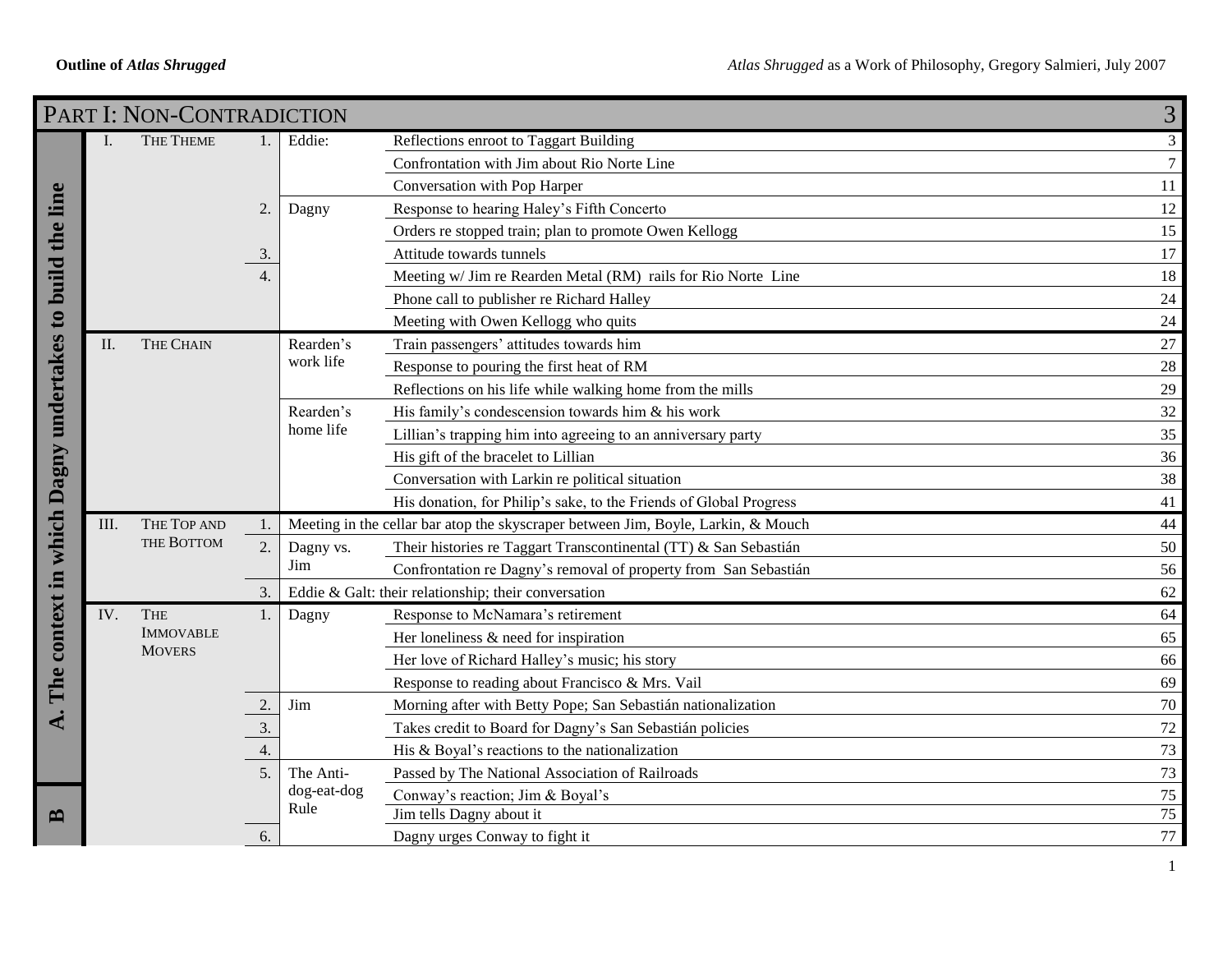|                              |      |                   | 7.               | Dagny                     | Wyatt's ultimatum                                                                                                | 81               |
|------------------------------|------|-------------------|------------------|---------------------------|------------------------------------------------------------------------------------------------------------------|------------------|
|                              |      |                   | 8.               |                           | Meeting with Rearden re expediting order: their values; he says that they're blackguards but they move the world | 82               |
|                              | V.   | THE CLIMAX        | 1.               |                           | News that San Sebastián is worthless; Dagny makes an appointment to see Francisco                                | 89               |
|                              |      | <b>OF THE</b>     | $\overline{2}$ . | Dagny &                   | Their childhood friendship; his ability $\&$ purposefulness                                                      | 90               |
|                              |      | D'ANCONIAS        |                  | Francisco's               | Prelude to their romance; his convictions $\&$ ambition                                                          | 98               |
|                              |      |                   |                  | history                   | Her sexuality & attitude towards celebration; her first ball                                                     | 101              |
|                              |      |                   |                  |                           | The beginning of their affair                                                                                    | 104              |
|                              |      |                   |                  |                           | The early stages of their careers                                                                                | 109              |
|                              |      |                   |                  |                           | Their last night together                                                                                        | 112              |
|                              |      |                   |                  |                           | His becoming a playboy $&$ her reaction                                                                          | $\overline{115}$ |
|                              |      |                   |                  |                           | Dagny's conversation with Francisco about his motives                                                            | 119              |
|                              | VI.  | THE NON-          | 1.               | The                       | Rearden's attitude; Equalization of Opportunity Bill (EOB) threat                                                | 127              |
|                              |      | <b>COMMERCIAL</b> |                  | Reardens'                 | Opinions of the guests, who are cultural leaders, re Rearden & EOB                                               | 131              |
|                              |      |                   |                  | anniversary               | Dagny's initixchanges with Lillian and Rearden                                                                   | 137              |
|                              |      |                   |                  | party                     | Rearden's confrontation with Lillian re Scudder                                                                  | 139              |
|                              |      |                   |                  |                           | Francisco's arrival; Rearden & Lillian's opinions of him                                                         | 140              |
|                              |      |                   |                  |                           | Francisco & the cultural leaders                                                                                 | 141              |
|                              |      |                   |                  |                           | Francisco & Jim's discussion of San Sebastián                                                                    | 142              |
|                              |      |                   |                  |                           | Rearden & Dagny's respective attitudes towards the party                                                         | 144              |
|                              |      |                   |                  |                           | Francisco's first conversation with Rearden                                                                      | 145              |
|                              |      |                   |                  |                           | Dagny's conversation with Rearden re celebrations                                                                | 149              |
|                              |      |                   |                  |                           | Discussion of Ragnar by spinster et al.                                                                          | 151              |
| The construction of the line |      |                   |                  |                           | Spinster's Galt legend (discoverer of Atlantis); Dagny's response                                                | 153              |
|                              |      |                   |                  |                           | Dagny & Francisco's brief exchange                                                                               | 154              |
|                              |      |                   |                  |                           | Dagny's trade with Lillian for the RM bracelet                                                                   | $\overline{155}$ |
|                              |      |                   |                  |                           | Rearden's reaction: behaving as the attentive husband                                                            | 156              |
| $\mathbf{B}$                 |      |                   | 2.               |                           | Rearden in Lillian's bedroom: their history $\&$ attitudes towards sex $\&$ each other                           | 157              |
|                              | VII. | <b>THE</b>        | 1.               | Dagny in                  | Overcoming obstacles due to peoples' discomfort with RM                                                          | 162              |
|                              |      | <b>EXPLOITERS</b> |                  | Colorado                  | Her relationship with Wyatt $&$ with Nealy (the subpar contractor)                                               | 165              |
|                              |      | <b>AND THE</b>    |                  |                           | Rearden's visit: their attitudes to Colorado & each other; idea for RM bridge; his refusal to fly her back to NY | 167              |
|                              |      | <b>EXPLOITED</b>  | 2.               | Dagny in car              | Jim's fear of the public reaction to RM,                                                                         | 172              |
|                              |      |                   |                  | $w/$ Jim                  | His attempt to trick her into debating Scudder; she leaves                                                       | 175              |
|                              |      |                   |                  | Dagny in                  | Bum's opinions re morality, $\&$ the spirit-body opposition                                                      | 176              |
|                              |      |                   |                  | slum diner                | Tramp's Galt legend (discoverer of the Fountain of Youth)                                                        | 178              |
|                              |      |                   | 3.               | The State                 | Dr. Potter's attempts to make Rearden to withdraw RM                                                             | 178              |
|                              |      |                   | 4.               | Science                   | Mowen's canalization of Dagny's order for RM switches                                                            | 182              |
|                              |      |                   |                  | Institute (SSI)<br>vs. RM | Dagny reads SSI's smear of RM; & decides to see Dr. Stadler                                                      | 183              |
|                              |      |                   | $\overline{5}$ . |                           | History of Stadler & SSI                                                                                         | 185              |
|                              |      |                   |                  |                           | Dagny & Stadler's discussion (his attitude towards technology, people, the efficacy of reason—his 3 students)    | 186              |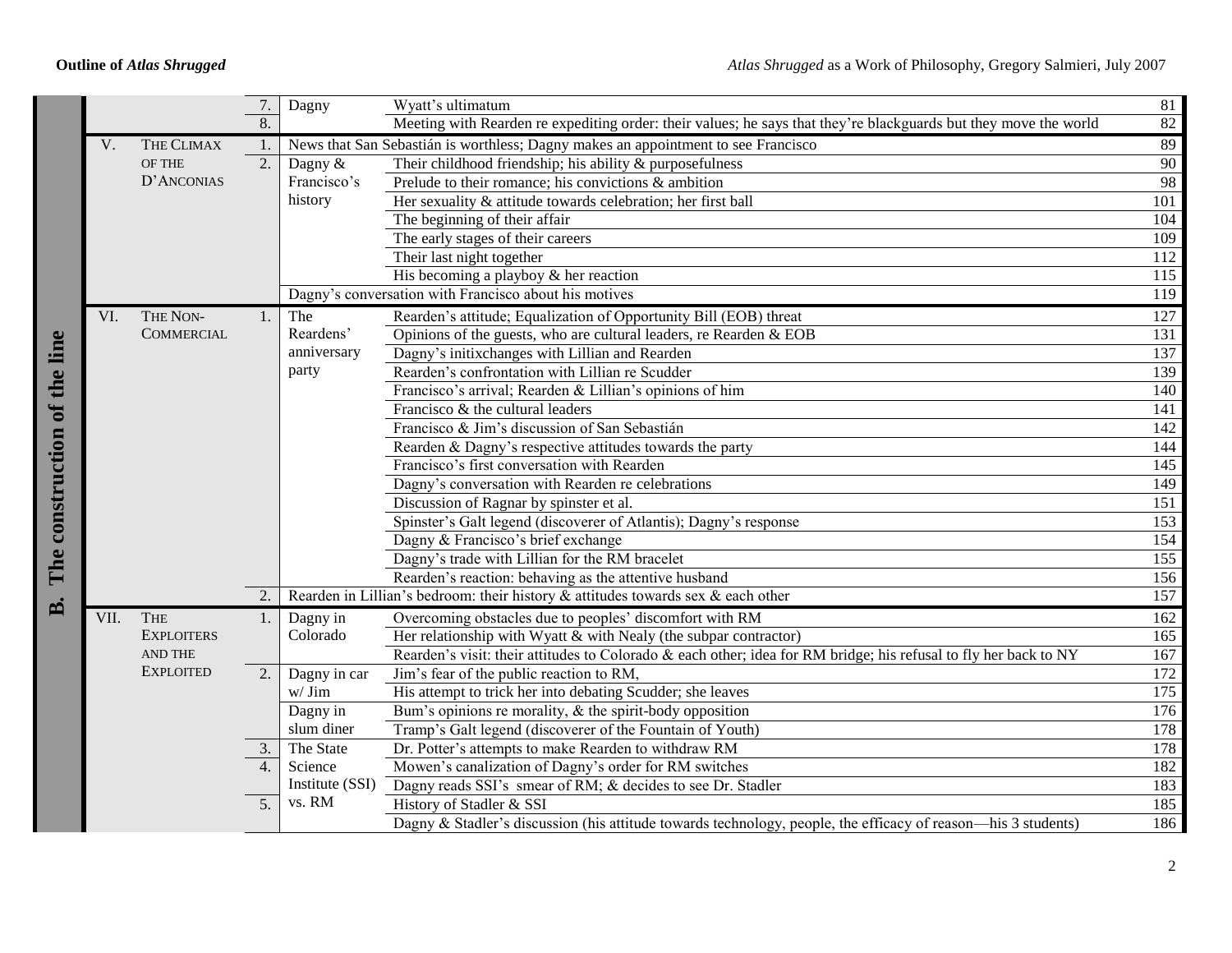|                              |       |                   | 6.               | Formation of  | Jim's panic & Dagny's decision to complete the Rio Norte independently of TT as The John Galt Line (JGL)                    | 193              |
|------------------------------|-------|-------------------|------------------|---------------|-----------------------------------------------------------------------------------------------------------------------------|------------------|
|                              |       |                   | 7.               | John Galt,    | Attempt to sell JGL bonds to Francisco                                                                                      | 197              |
|                              |       |                   | 8.               | Inc.          | Meeting with Rearden re JGL (their feelings for one another)                                                                | 201              |
|                              |       |                   | 9 <sub>1</sub>   | Rearden at    | Response to copper emergency (including decision to buy mine)                                                               | 205              |
|                              |       |                   |                  | office        | Rejection of demand from his mother for job for Philip                                                                      | $\overline{207}$ |
|                              |       |                   |                  |               | Ward's respectful appeal for metal; Rearden's reaction                                                                      | 209              |
|                              |       |                   |                  |               | Passage of the Equalization of EOB                                                                                          | 212              |
| The construction of the line |       |                   |                  |               | Despondent reflection on his own motivation; new idea for bridge                                                            | 214              |
|                              | VIII. | THE JOHN          | 1.               |               | Eddie's conversation with Galt re JGL & Dagny's reliance on Saunders for Diesels                                            | 217              |
|                              |       | <b>GALT LINE</b>  | $\overline{2}$ . |               | Dagny's metaphysical loneliness in office (after Saunders quits); the tortured shadow                                       | 221              |
|                              |       |                   | 3.               | Rearden's     | Sale of ore mines to Larkin; reflection on the situation                                                                    | $\overline{221}$ |
|                              |       |                   |                  | Compliance    | Sale of coal mines to Danagger                                                                                              | 224              |
|                              |       |                   |                  | with EOB      | Mouch's bureaucratic position; progress on JGL bridge                                                                       | 224              |
|                              |       |                   |                  |               | Meeting with Eddie: extension on TT's bill; their attitudes re EOB                                                          | 225              |
|                              |       |                   | $\overline{4}$ . | Controversy   | Cultural leaders united against TT& RM; JGL progress ignored                                                                | 227              |
|                              |       |                   |                  | leading up to | Jim & Philip excited by rumor of RM accident                                                                                | $\overline{229}$ |
|                              |       |                   |                  | first run on  | Lillian re absurdity of an affair between Dagny and Rearden                                                                 | 229              |
|                              |       |                   |                  | <b>JGL</b>    | Dagny re public; a few youths inspired by JGL; first run announced                                                          | 230              |
|                              |       |                   |                  |               | Union tries to stop JGL run; Dagny's response                                                                               | 231              |
| $\mathbf{B}$                 |       |                   |                  |               | All TT engineers volunteer for run; Logan chosen by lot                                                                     | 232              |
|                              |       |                   | 5.               |               | Dagny's press conference (w/ Rearden) re the first run                                                                      | 233              |
|                              |       |                   | 6.               | The first run | Benevolent air of crowd and reporters at departure                                                                          | 236              |
|                              |       |                   | $\overline{7}$ . |               | Dagny's experience of the run: her desire for Rearden; the relation between spirit & body                                   | 239              |
|                              |       |                   |                  |               | Arrival at Wyatt junction; Dagny & Rearden's dinner w/ Wyatt                                                                | 247              |
|                              |       |                   |                  |               | Rearden and Dagny's first night together                                                                                    | 250              |
|                              | IX.   | <b>THE SACRED</b> | $\mathbf{1}$ .   |               | Rearden's denunciation of Dagny; her response                                                                               | 253              |
|                              |       | AND THE           | $\overline{2}$ . |               | Jim & Cherryl's: his reaction to JGL; hers; her past; his attitude towards her                                              | 256              |
|                              |       | <b>PROFANE</b>    | 3.               |               | Rearden & Dagny; his question about her first man                                                                           | 267              |
|                              |       |                   | 4.               |               | Mowen (to Kellogg) re companies' moving to Co; his response; Mouch's promotion, etc.                                        | 269              |
|                              |       |                   | $\overline{5}$ . | Dagny &       | JGL returned to TT; her reflection on its office & tortured shadow                                                          | 273              |
|                              |       |                   |                  | Rearden in    | Rearden re the banquet, people who "need" him, whether Dagny needs him, etc.                                                | 274              |
|                              |       |                   |                  | her apartment | Her plan for a RM transcontinental track; his for new mills; his expectations re political improvement                      | 277              |
|                              |       |                   |                  |               | Their decision to go on vacation                                                                                            | 278              |
|                              |       |                   |                  |               | Sexual talk; his request that she wear the RM bracelet                                                                      | 279              |
|                              |       |                   | 6.               | Dagny &       | Attitudes re nature & commerce; visit to mine; hotel lies; need for Diesels; decision to visit 20 <sup>th</sup> Cen. Motors | 279              |
|                              |       |                   |                  | Rearden's     | Starnesville: the over grown gas station, the primitive people                                                              | 283              |
|                              |       |                   |                  | vacation      | The gutted factory $\&$ abandoned motor; their reactions                                                                    | 286              |
| The fate of achievements     | X.    | WYATT'S           | 1.               | Inquiries in  | Inquiry at Hall of Records re factory                                                                                       | 293              |
| ن                            |       | <b>TORCH</b>      | 2.               | Wisconsin re  | Boscome: re factory; his comment re Dagny and Rearden's relationship; Rearden's response                                    | 294              |
|                              |       |                   |                  | motor         | Eddie (over phone) re the attempt to kill Colorado                                                                          | 297              |
|                              |       |                   |                  |               |                                                                                                                             |                  |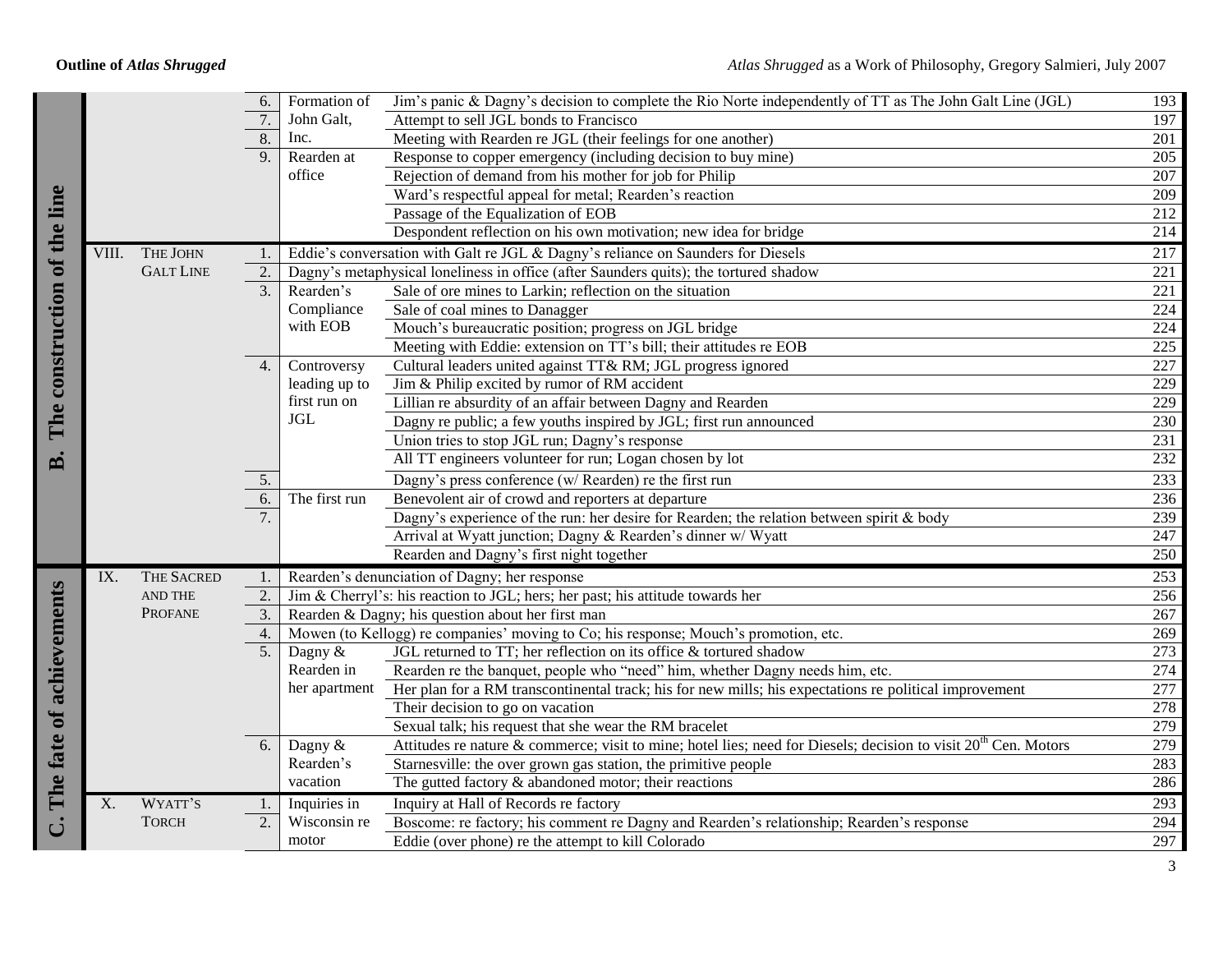|                       |                |                    | $\overline{3}$ . | Dagny           | Choice between fighting for Colorado and keeping appointment with Lawson re motor                                | 298              |
|-----------------------|----------------|--------------------|------------------|-----------------|------------------------------------------------------------------------------------------------------------------|------------------|
|                       |                |                    |                  |                 | The various restrictions demanded by various parties that would cumulatively kill Colorado                       | 298              |
|                       |                |                    |                  |                 | Discussion w/ Jim re the situation                                                                               | 299              |
|                       |                |                    |                  |                 | Decision to see Lawson                                                                                           | 300              |
|                       |                |                    | $\overline{4}$ . | Rearden         | Larkin's betrayal—shipping his ore to Boyal (also using TT rather than lake boats); the search for ore           | 301              |
|                       |                |                    |                  |                 | Conversation $w$ purchasing manager re political situation $\&$ character                                        | $\overline{302}$ |
|                       |                |                    |                  |                 | Morally disarmed in fight against looters                                                                        | 303              |
| $\cup$                |                |                    |                  |                 | Lillian re love, the change in Rearden, & his obligation to her happiness; his reaction; her lack purpose        | 304              |
|                       |                |                    | 5.               | Dagny's         | Conversation with Lawson                                                                                         | 309              |
|                       |                |                    | $rac{6.}{7.}$    | inquires        | Conversation with Hunsaker: his suit of Mulligan; appeal of Narragansett's decision                              | 313              |
|                       |                |                    |                  |                 | The three Starnes heirs; Ivy's explanation of the noble plan; mention of Hastings as chief engineer              | 321              |
|                       |                |                    | $\overline{8}$ . |                 | Hastings' wife re: his resignation then retirement, his assistant's invention of the motor, the man at the diner | 324              |
|                       |                |                    | 9.               |                 | Hugh Akston: rejection of job offer; refusal to discuss inventor; pride re his 3 students; \$ cigarette          | $\overline{327}$ |
|                       |                |                    |                  | The end of      | Mouch's crippling directives                                                                                     | 333              |
|                       |                |                    |                  | Colorado        | Wyatt's response: he sets fire to his wells & disappears                                                         | $\overline{335}$ |
|                       |                | PART II: EITHER-OR |                  |                 |                                                                                                                  | 339              |
|                       | $\mathbf{I}$ . | THE MAN WHO        |                  | Stadler         | Reflection on: weather; state of the world; his loneliness; Ferris' book                                         | 339              |
|                       |                | <b>BELONGED ON</b> |                  |                 | Meeting with Ferris re (finally) book, which Stadler doesn't repudiate (mentions of: oil shortage & Proj. X)     | $\overline{342}$ |
|                       |                | <b>EARTH</b>       |                  |                 | Eager acceptance of Dagny's request for a meeting                                                                | 348              |
|                       |                |                    | 2.               | Dagny           | Attitude towards her work, which consists of struggling to keep trains running as Co dies                        | 349              |
|                       |                |                    |                  |                 | Attempts to find the inventor and/or someone who can reconstruct his motor                                       | 352              |
|                       |                |                    |                  |                 | Meeting with Stadler re motor: he suggests Daniels to reconstruct it; mentions having known a John Galt          | 534              |
| guilt                 |                |                    | 3.               | Rearden         | Refusal to sell RM to SSI for Project X                                                                          | $\overline{360}$ |
|                       |                |                    |                  |                 | Attempts to comply with the regulations; the results                                                             | 361              |
|                       |                |                    |                  |                 | The Wet Nurse                                                                                                    | $\frac{1}{362}$  |
|                       |                |                    |                  |                 | Reaction to Wyatt fire; reaction to his reaction                                                                 | 363              |
|                       |                |                    |                  |                 | Wet Nurse re refusal to sell to SSI                                                                              | 364              |
| Rearden's liberation  |                |                    |                  |                 | Visit from "traffic cop": his fearful reaction when Rearden refuses to pretend that he's not being coerced       | 364              |
|                       |                |                    | 4.               | Rearden &       | The contrast between her unfulfilling days $\&$ "his nights"                                                     | $\overline{367}$ |
|                       |                |                    |                  | Dagny over the  | His gift of the ruby; how a painting of her would be inspiring art, but he'd "want it real"                      | 367              |
|                       |                |                    |                  | last six months | Other expensive gifts; his attitude towards luxuries                                                             | $\overline{368}$ |
|                       |                |                    |                  |                 | The blue fox cape; the ride to NJ; her reflection on why he, to whom the earth belongs, should have to suffer    | 369              |
|                       |                |                    |                  |                 | His selfish motive in gift-giving; confusion as to whether this is good or bad                                   | $\overline{369}$ |
|                       |                |                    |                  |                 | His previous inability to enjoy his wealth and new determination to do so; how he's paid for Dagny               | 371              |
| $\ddot{\mathbf{A}}$ . |                |                    |                  |                 | How the image of a playboy as the enjoyer of material pleasures represents a vicious and important error         | 371              |
|                       |                |                    |                  |                 | How the night in the NJ restaurant a reward he anticipated in his youth but never found                          | 372              |
|                       |                |                    |                  |                 | Her reflection on the vicious error and on what she has yet to discover about it                                 | 373              |
|                       |                |                    |                  | Rearden &       | Enroot from copper conference to Dagny's apartment: his metaphysical revulsion $\&$ lack of sexual desire        | 373              |
|                       |                |                    |                  | Dagny tonight   | At apartment: their estimate of those who want them                                                              | 375              |
|                       |                |                    |                  |                 | Discussion of SSI issue $\&$ of motor, which restores his sense of the world                                     | $\overline{376}$ |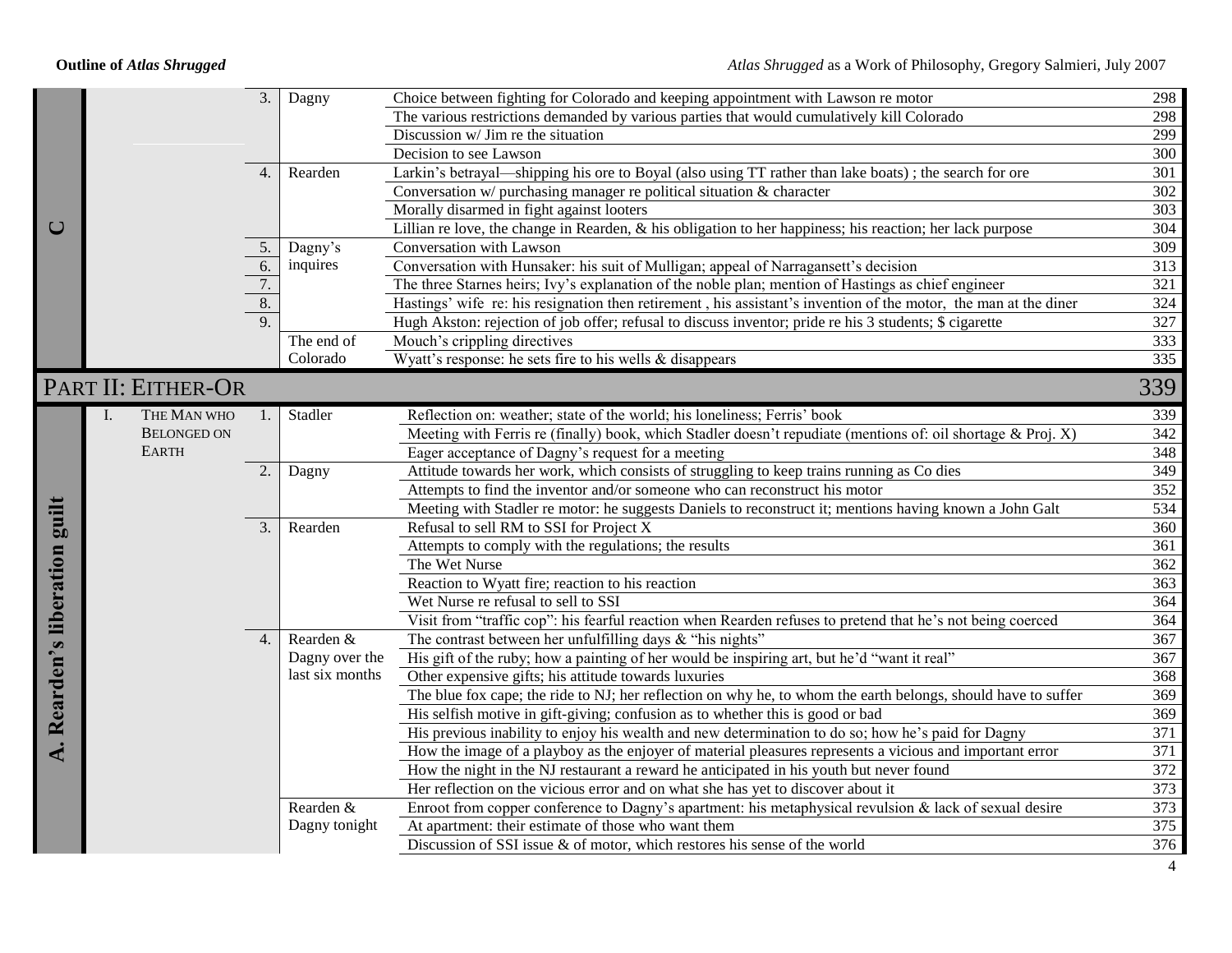|                               |     | <b>Outline of Atlas Shrugged</b> |                  |                 | Atlas Shrugged as a Work of Philosophy, Gregory Salmieri, July 2007                                                               |     |
|-------------------------------|-----|----------------------------------|------------------|-----------------|-----------------------------------------------------------------------------------------------------------------------------------|-----|
|                               |     |                                  |                  |                 | Discussion of the issue of sanction                                                                                               | 377 |
|                               |     |                                  |                  |                 | The return of his sexual desire $\&$ his implicit recognition of the cause $\&$ of its moral implications                         | 378 |
|                               | II. | <b>THE</b>                       | 1.               | Dagny           | The progressive disappearance of the Colorado industrialists, the idea that its due to a "destroyer"                              | 379 |
|                               |     | <b>ARISTOCRACY</b>               |                  |                 | Daniels': his character and motivation; their deal                                                                                | 379 |
|                               |     | OF PULL                          |                  |                 | Encounter with Cigarette man: the mystory of the \$ cigarette                                                                     | 382 |
|                               |     |                                  | 2.               | Rearden         | Illegal sale of RM to Danagger; attitude towards the illegality; connection to secrecy of affair w/ Dagny                         | 383 |
|                               |     |                                  |                  |                 | Lillian's arrival and demand that he accompany her to Jim's wedding                                                               | 384 |
|                               |     |                                  | 3.               |                 | Cherryl's preparations for the wedding; history of romance with Jim                                                               | 387 |
|                               |     |                                  | 4.               | Wedding         | Cherryl's perspective                                                                                                             | 392 |
|                               |     |                                  |                  |                 | Boyle & Scudder's categorization of guests under "Favor" and "Fear"; their reaction to Rearden's entrance                         | 393 |
|                               |     |                                  |                  |                 | Jim: his hangers on; Mouch's absence; conversation with Boyal re trading men                                                      | 393 |
|                               |     |                                  |                  |                 | Cherryl: confusion re Washington hints; encounter with Dagny                                                                      | 395 |
|                               |     |                                  |                  |                 | Rearden's thoughts re being out with Lillian in Dagny's presence & related issues                                                 | 396 |
|                               |     |                                  |                  |                 | Lillian & Jim re her gift of Rearden to him and her motivation                                                                    | 398 |
|                               |     |                                  |                  |                 | Lillian & Dagny: re conquest of men; re RM bracelet; insinuation of an affair; Rearden takes Dagny's side                         | 400 |
|                               |     |                                  |                  |                 | Dagny & Rearden: her tenderness; his reaction                                                                                     | 403 |
|                               |     |                                  |                  |                 | Jim, Eubank, Scudder & Pritchett re new social order which Francisco identifies as the aristocracy of pull                        | 404 |
|                               |     |                                  |                  |                 | Francisco& Jim, who holds d'Anconia (dAC) stock, re the directives that destroyed the competition                                 | 404 |
|                               |     |                                  |                  |                 | Francisco & Dagny re fate of JGL                                                                                                  | 408 |
|                               |     |                                  |                  |                 | Rearden's thoughts and attitude re Francisco                                                                                      | 409 |
|                               |     |                                  |                  |                 | Francisco: "The Meaning of Money"                                                                                                 | 410 |
|                               |     |                                  |                  |                 | Reactions: the woman who doesn't feel that he is right; than man whose glad he has dAC stock                                      | 415 |
|                               |     |                                  |                  |                 | Francisco & Rearden re speech; sacrifice of emotions; sabotage of dAC (warning not to deal with dAC)                              | 415 |
|                               |     |                                  |                  |                 | Rearden's laughter and suppression of it                                                                                          | 419 |
| A. Rearden's liberation guilt |     |                                  |                  |                 | Francisco's instigation of stock panic                                                                                            | 421 |
|                               | Ш.  | <b>WHITE</b>                     | 1.               | Rearden         | Escorting Lillian to train station                                                                                                | 423 |
|                               |     | <b>BLACKMAIL</b>                 |                  |                 | Significant discussion w/ Dagny re relationships, sex, pleasure, & Francisco                                                      | 425 |
|                               |     |                                  | 2.               |                 | Lillian's discovery of the affair; her response; his reaction $\&$ glimpse of a flaw in her scheme of punishment                  | 428 |
|                               |     |                                  | $\overline{3}$ . |                 | Ferris' attempted blackmail; Rearden's response re the flaw in the system which will come out at trial                            | 432 |
|                               |     |                                  |                  |                 | Eddie and Galt re state of the world, destroyer, Danagger's vulnerability $\&$ Dagny's appointment to see him                     | 438 |
|                               | 5.  |                                  |                  |                 | Dagny & Danagger: her wait while he speaks to Galt; he's quitting; the \$ cigarette; message for Rearden                          | 440 |
|                               |     |                                  | 6.               | Francisco &     | R's reflection on Danagger's quitting                                                                                             | 447 |
|                               |     |                                  |                  | Rearden         | Discussion where F introduces key ideas including that or moral sanction and opposite moral codes                                 | 449 |
|                               |     |                                  |                  |                 | Furnace breakout: F saves the furnace; R saves his life; F leaves w/o finishing what he had to say                                | 456 |
|                               | IV. | THE SANCTION                     | 1.               |                 | Rearden's Thanksgiving: family's insults; Lillian's attack on self-esteem; reflection on her punishment; confrontation w/ Philip; | 461 |
|                               |     | OF THE VICTIM                    |                  |                 | Rearden's recollections, enroot to NY, re the Wet Nurse                                                                           | 471 |
|                               |     |                                  |                  |                 | Rearden and Dagny: his plan to illegally sell them RM rail                                                                        | 474 |
|                               |     |                                  | 2.               | Rearden's trial | The trial proper                                                                                                                  | 475 |
|                               |     |                                  |                  |                 | The audience's reaction and his reflection on it                                                                                  | 483 |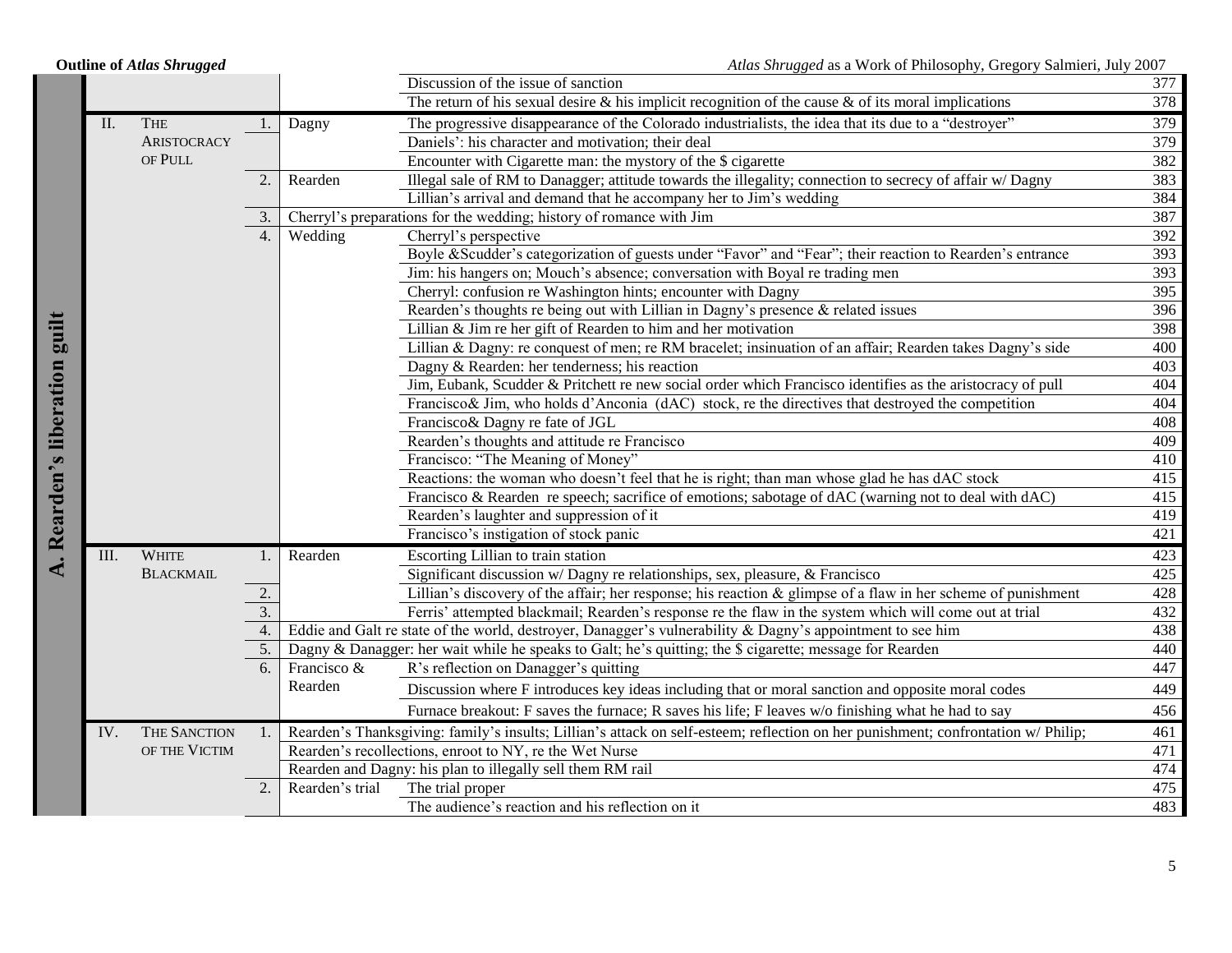| <b>Outline of Atlas Shrugged</b> |       |                   |                  | Atlas Shrugged as a Work of Philosophy, Gregory Salmieri, July 2007 |                                                                                                                                   |                  |
|----------------------------------|-------|-------------------|------------------|---------------------------------------------------------------------|-----------------------------------------------------------------------------------------------------------------------------------|------------------|
|                                  |       |                   | 3.               |                                                                     | Reactions to the trial by Dagny, Lillian, the Wet Nurse, middle-of-the-roader businessmen, Scudder                                | 484              |
|                                  |       |                   |                  | Rearden and                                                         | Rearden's anxiousness to see Francisco; his decision to go to his suite                                                           | 485              |
| ⋖                                |       |                   |                  | Francisco                                                           | Discussion re F's character; "The Meaning of Sex"; how the playboy is a façade                                                    | 486              |
|                                  |       |                   |                  |                                                                     | Rearden's order from dAC; Francisco's moment of indecision and & oath that he's Rearden's friend                                  | 493              |
|                                  |       |                   |                  |                                                                     | News that Ragnar sunk the shipments of copper; Rearden's sense of betreyal                                                        | 495              |
|                                  | V.    | <b>ACCOUNT</b>    | 1.               | State of the                                                        | The cascading consequences of Danagger's cousin's failure to supply TT with coal on time                                          | 496              |
|                                  |       | <b>OVERDRAWN</b>  |                  | economy                                                             | TT train delayed by storm $b/c$ of regulation & absence of the Co industrialists; resulting factory closures                      | 497              |
|                                  |       |                   |                  |                                                                     | Cultural response to these events                                                                                                 | 498              |
|                                  |       |                   |                  |                                                                     | Collapse of Atlantic Southern Bridge (due to Boyal)l leaving Taggart Bridge as only link across continent                         | 499              |
|                                  |       |                   |                  |                                                                     | Copper shortage, due to Ragnar: tops floors of buildings abandoned; no RM rails for TT; consequent wrecks                         | 500              |
|                                  |       |                   |                  |                                                                     | Illegal mining of ore                                                                                                             | $\overline{501}$ |
|                                  |       |                   |                  | Dagny                                                               | Board of Directors: vote to close of JGL; TT now beholden to Weatherby (representing of Mouch)                                    | $\overline{500}$ |
|                                  |       |                   |                  |                                                                     | Drink w/Francisco: her attitude re the line & TT; his love of her & of Rearden; his JG legend (Prometheus)                        | 511              |
|                                  |       |                   |                  |                                                                     | Last run of Rio Norte Line                                                                                                        | 517              |
| The crisis                       |       |                   |                  | Lillian                                                             | Lunch w/ Jim: her failure to re Rearden's trial; her continued intention to deliver him                                           | 521              |
|                                  |       |                   |                  |                                                                     | Discovery that Rearden must be traveling with a mistress                                                                          | 524              |
|                                  |       |                   | 4.               |                                                                     | Realization that Dagny is his mistress; exchange with Dagny re JGL closing                                                        | 525              |
|                                  |       |                   |                  |                                                                     | Confrontation w/ Rearden re the affair                                                                                            | 525              |
| ≃                                | VI.   | <b>MIRACLE</b>    |                  |                                                                     | Washington meeting re 10-289: attitude towards it; Mouch's history; Taggart can make Rearden sign the "Gift Certificate"          | 532              |
|                                  |       | <b>METAL</b>      | 2.               |                                                                     | Dagny's resignation in response to 10-289: she goes to the cabin in Woodstock                                                     | 549              |
|                                  |       |                   | 3.               | Rearden                                                             | Resignation of Rearden Steel Workers Union in response to 10-289                                                                  | 554              |
|                                  |       |                   |                  |                                                                     | Wet Nurse: offers to cover up anything Rearden does; asks him to refuse to sign Certificate on principle                          | $\overline{555}$ |
|                                  |       |                   |                  |                                                                     | Lillian goes on vacation                                                                                                          | 556              |
|                                  |       |                   |                  |                                                                     | Ferris' blackmail; Rearden's reflection on morality, his errors, his love for Dagny; he signs the Certificate                     | 557              |
|                                  | VII.  | THE               |                  |                                                                     | Eddie & Galt: the best men are quitting; Kip's special; Dagny's location                                                          | 567              |
|                                  |       | <b>MORATORIUM</b> | 2.               | Ragnar & Rearden                                                    |                                                                                                                                   | 571              |
|                                  |       | ON BRAINS         | 3.               | The tunnel catastrophe                                              |                                                                                                                                   | 584              |
|                                  | VIII. | BY OUR LOVE       | 1.               | Dagny at cabin                                                      | Her goals; building the path; reflection re purpose; how every purpose integrates to TT; her conflict                             | 609              |
| conflict                         |       |                   |                  |                                                                     | Francisco: their kiss; his 12 years; how she enabled her enemies; the morality of kidnappers; soul-body issue                     | 613              |
|                                  |       |                   |                  |                                                                     | Radio report of tunnel disaster; she heads back to work                                                                           | 620              |
|                                  |       |                   | $\overline{2}$ . | <b>TT</b>                                                           | Jim: letter of resignation; mental state; attempt to intimidate Eddie into revealing Dagny's location                             | 622              |
| $\boldsymbol{\varphi}$           |       |                   |                  |                                                                     | Dagny's return: emotional detachment; refusal to speak to Mouch; explicitly "giving in" & paying ransoms                          | 626              |
|                                  | IX.   | <b>THE FACE</b>   | 1.               |                                                                     | Dagny in her apartment: NYC sinking like Atlantis: her self-dedication to unrequited love                                         | 633              |
|                                  |       | WITHOUT PAIN      |                  |                                                                     | w/Francisco: their different views on serving the ideal man; their motives; her realization that he's an agent of "the destroyer" | 634              |
| Dagny'                           |       | OR FEAR OR        |                  |                                                                     | & Rearden: F's realization that D is R's mistress & admission that she's the woman he loves; R slaps him; F's restraint           | 638              |
|                                  |       | <b>GUILT</b>      |                  |                                                                     | Dagny and Rearden: Rearden's regret; discussion re her past; sex; discussion re his feeling for Francisco                         | 641              |
|                                  |       |                   |                  |                                                                     | Resignation letter from Daniels; phone call; Dagny's decision to head for Utah at once; Rearden will meet her                     | $\overline{643}$ |
|                                  |       |                   |                  |                                                                     |                                                                                                                                   |                  |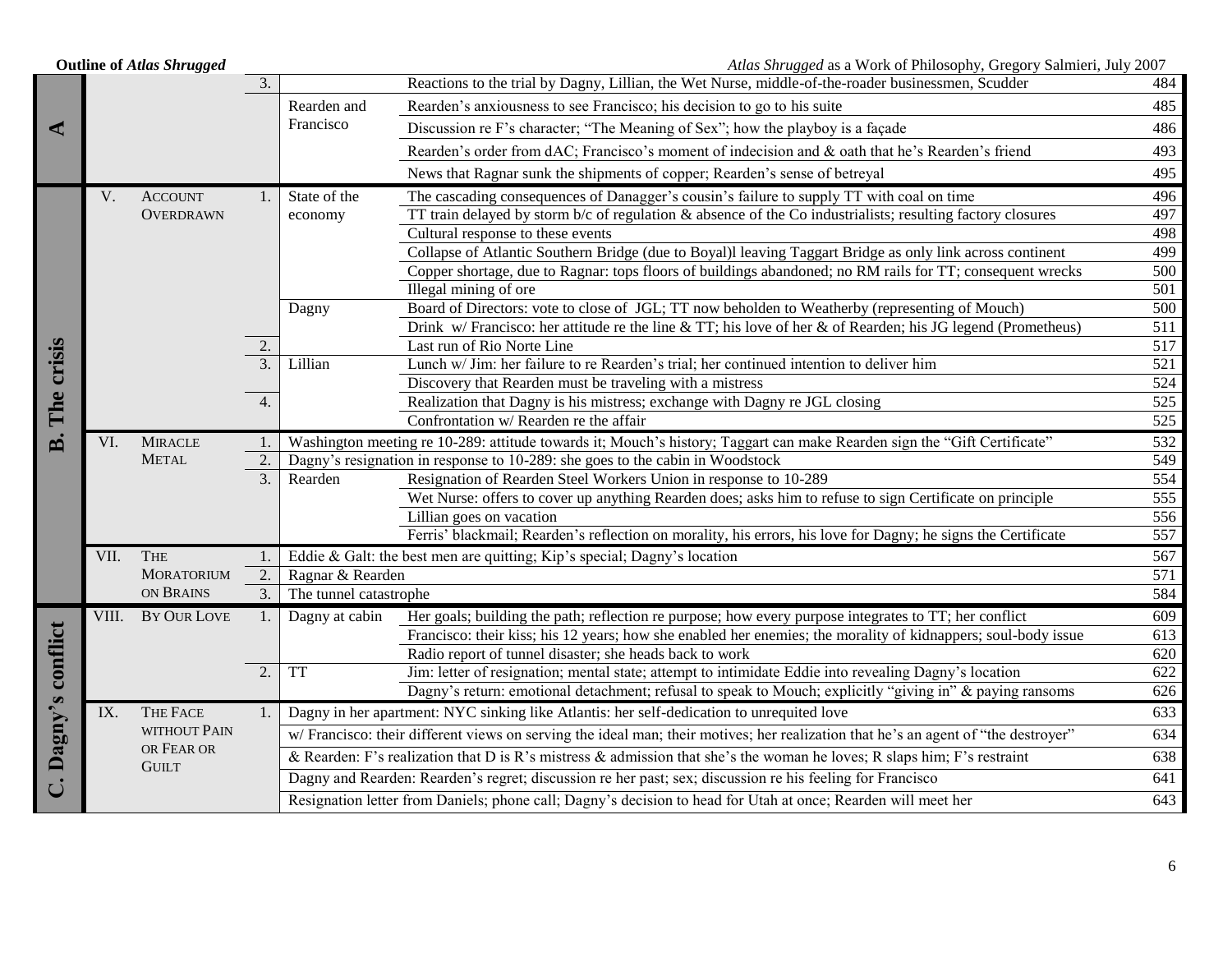| <b>Outline of Atlas Shrugged</b> |     |                  |    | Atlas Shrugged as a Work of Philosophy, Gregory Salmieri, July 2007 |                                                                                                                  |                  |
|----------------------------------|-----|------------------|----|---------------------------------------------------------------------|------------------------------------------------------------------------------------------------------------------|------------------|
|                                  |     |                  |    |                                                                     | Eddie & Dagny in apartment: he notices Rearden's robe and realizes they're having an affair                      | 648              |
|                                  |     |                  |    |                                                                     | Eddie & Galt re Daniels & the motor; Dagny's trip to Utah; the affair—Galt rushes out                            | 651              |
|                                  | X.  | THE SIGN OF      |    | Dagny on the                                                        | Thoughts re the deteriorating world; desperate loneliness                                                        | 654              |
|                                  |     | THE DOLLAR       |    | Comet                                                               | Jeff Allen: she saves his life; invited him for dinner; their conversation                                       | 656              |
|                                  |     |                  |    |                                                                     | The story of John Galt and the 20 <sup>th</sup> Century Motors                                                   | 660              |
|                                  |     |                  | 2. | Frozen train                                                        | The situation; the attitudes of the passengers                                                                   | 672              |
|                                  |     |                  |    |                                                                     | Dagny and Kellogg walk to track phone: discussion of people & Ivy Starnes; job offer; \$ cigarettes              | 678              |
|                                  |     |                  |    |                                                                     | Conversation w/ incompetent night operator at Bradshaw                                                           | 685              |
| Dagny's conflict                 |     |                  |    | Dagny in                                                            | Airport: acquisition of plane; instructions to Kellogg                                                           | 689              |
| ݨ                                |     |                  |    | pursuit of                                                          | Flight to Utah: how the world has become a burden & values unattainable; the absent sight-givers; Halley's $4th$ | 690              |
|                                  |     |                  |    | Daniels                                                             | In Utah: learns that Daniels has just flown out with an unidentified man                                         | 693              |
|                                  |     |                  |    |                                                                     | Following Galt and Daniels; crash                                                                                | 693              |
|                                  |     | PART III: A IS A |    |                                                                     |                                                                                                                  | 701              |
|                                  |     |                  |    |                                                                     |                                                                                                                  |                  |
|                                  |     | <b>ATLANTIS</b>  | 1. | Dagny's arrival                                                     | "Sunlight green leaves and a man's face": Galt and the Valley                                                    | 701              |
|                                  |     |                  |    | in the valley                                                       | Akston & Mulligan                                                                                                | 706              |
|                                  |     |                  |    |                                                                     | Wyatt                                                                                                            | 708              |
|                                  |     |                  |    | Galt's house                                                        | Alone with Galt: Will she be a guest or a prisoner? Is Galt a stranger an ideal or an enemy? The Galt legends    | 709              |
|                                  |     |                  |    |                                                                     | Dr. Hendrix                                                                                                      | 711              |
|                                  |     |                  |    |                                                                     | Alone with Galt: he always thinks of her; he purposely beat her to Daniels; his job in the valley; the motor     | 712              |
|                                  |     |                  |    |                                                                     | Daniels (delivering car): apologies for breaking his promise; enthusiasm for Galt and the valley                 | 714              |
|                                  |     |                  |    | Tour of the                                                         | Mulligan's house                                                                                                 | 716              |
| The valley                       |     |                  |    | Valley                                                              | <b>Dwight Sanders</b>                                                                                            | 716              |
|                                  |     |                  |    |                                                                     | Dick McNamara                                                                                                    | 718              |
|                                  |     |                  |    |                                                                     | The fishwife (AR's cameo)                                                                                        | 719              |
|                                  |     |                  |    |                                                                     | Wyatt Oil                                                                                                        | 720<br>723       |
|                                  |     |                  |    |                                                                     | <b>Stockton Foundry</b><br>Ken Danagger                                                                          | 724              |
|                                  |     |                  |    |                                                                     | The street: Hammond's Market, etc; cafeteria & Kay Ludlow; Mulligan Bank; Mint                                   | $\overline{726}$ |
|                                  |     |                  |    |                                                                     | Residential area                                                                                                 | 728              |
|                                  |     |                  |    |                                                                     | Francisco's cabin: "the first man I took away from you"                                                          | 729              |
|                                  |     |                  |    |                                                                     | The power house: the oath, Dagny's desire for Galt                                                               | 730              |
|                                  |     |                  |    |                                                                     | Dinner at Mulligan's: the mind on strike; why each striker went on strike; she'll need to make a choice          | 733              |
|                                  |     |                  |    |                                                                     | Galt's house: what Dagny's choice means in personal terms—she'll either kill Galt or be with him; the guest room | 750              |
|                                  | II. | THE UTOPIA       | 1. | Next morning,                                                       | <b>Breakfast with Ragnar</b>                                                                                     | 752              |
|                                  |     | OF GREED         |    | at Galt's house                                                     | Discussion w/ Galt: she'll word as his cook and housemaid                                                        | 760              |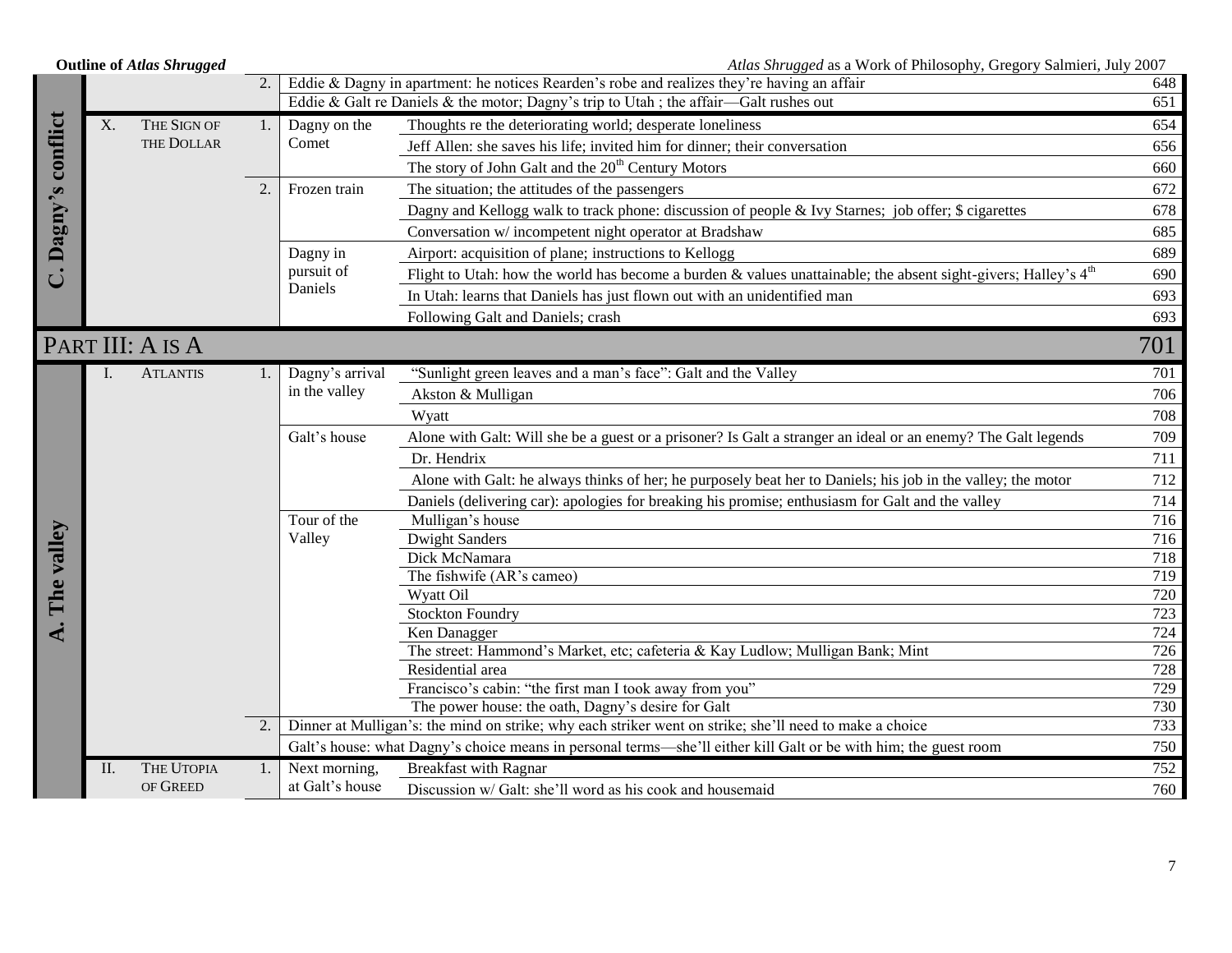|                              | <b>Outline of Atlas Shrugged</b> |    |                  | Atlas Shrugged as a Work of Philosophy, Gregory Salmieri, July 2007                                                                     |            |
|------------------------------|----------------------------------|----|------------------|-----------------------------------------------------------------------------------------------------------------------------------------|------------|
|                              |                                  | 2. | Third day in     | Kellogg: the outside world's believes that Dagny's dead; he conveyed her message to Rearden                                             | 761        |
|                              |                                  |    | Valley:          | Dagny & Galt: domestic details; no communications $w$ outside; she doesn't request an exception                                         | 763        |
|                              |                                  |    | Fourth day       | Francisco: reaction to seeing Dagny alive; their past and present feelings (idea of notifying world she's alive)                        | 764        |
|                              |                                  | 3. | Dagny's          | w/ Francisco as his house: his plans for the future; the mine in the valley; moment of sexual chemistry                                 | 769        |
|                              |                                  |    | conflict re Galt | The nature of her desire for Galt; he seems unattainable, despite her conviction that her ideals are achievable                         | 772        |
|                              |                                  |    |                  | Apprehension $\&$ resentment re his absences at night; relief when she learns he's lecturing                                            | 773        |
|                              |                                  |    |                  | Waiting for him to return: her desire for him                                                                                           | 774        |
|                              |                                  |    |                  | His return: he's watched her for years; his holding her in the valley would be faking reality                                           | 776        |
|                              |                                  |    |                  | Her struggle against desire (mind-body issues)                                                                                          | 780        |
|                              |                                  | 4. | The valley's     | Halley: "The Nature of an Artist"                                                                                                       | 781        |
|                              |                                  |    | culture          | Kay Ludlow: portraying human greatness                                                                                                  | 784        |
|                              |                                  |    |                  | The young mother and her two sons                                                                                                       | 784        |
| A. The valley                |                                  |    |                  | Annual reunion at Akston's: reminiscences; Stadler; the power of logic in human life; Akston's treatment of Dagny as Galt's wife        | 785        |
|                              |                                  | 5. | Visit w/ Galt to | Francisco & Galt's friendship; Francisco doesn't guess about her and Galt; might Galt give her up to Francisco?                         | 791        |
|                              |                                  |    | Francisco's      | Her short-lived enthusiasm for the prospect of building a railroad in the valley                                                        | 793        |
|                              |                                  |    | Mine             | She might stay if she didn't have to hear about TT; Galt responds that no one stays by faking reality                                   | 794        |
|                              |                                  |    |                  | Story of how Galt sent Francisco to cabin (fuels Dagny's worries); he couldn't have a chance until Francisco had                        | 795        |
|                              |                                  |    |                  | Francisco's invitation for her to stay with him for the last week: she asks Galt to decide; he says no                                  | 796        |
|                              |                                  |    |                  | Her relief; egoism vs. altruism; Galt on the lack of conflicts of interest; application to the present situation                        | 797        |
|                              |                                  |    | Her decision to  | Citing of Rearden's plane: the pull of the world; she can't give up on her values while they are possible                               | 799        |
|                              |                                  | 6. | return to the    | Final conference: She returns to hold the Taggart Bridge; people love their lives and can't refuse to see forever                       | 802        |
|                              |                                  |    | world            | Dagny, Galt, & Francisco: Galt says he's returning; Francisco realizes why; gives them his blessing                                     | 808        |
|                              |                                  |    |                  | Dagny $\&$ Galt: She wants to win the world for him; he says she seeking justice by submitting to the unjust                            | 810        |
|                              | <b>ANTI-GREED</b><br>III.        | 1. |                  | Demonstration of Project X: Stadler's compliance with Ferris' orders to give a speech                                                   | 817        |
|                              |                                  | 2. |                  | Dagny's return: the senseless unhappiness $\&$ meaningless speeches; call to Rearden                                                    | 831        |
|                              |                                  |    | Dagny at office  | w/ Eddie re Meigs: the crony-driven schedules under the Railroad Unification Plan (RUP); no repairs to lines                            | 836        |
|                              |                                  |    |                  | w/ Jim & Meigs: her refusal to reassure them or country; the RUP; how they avoid their knowledge                                        | 838        |
|                              |                                  | 3. | Radio station    | Lillian's blackmail<br>Dagny (on Scudder's program) re how Rearden was blackmailed                                                      | 847<br>850 |
|                              |                                  |    |                  | Cab ride: reflection on Galt; can drivers gratitude; her response                                                                       | 854        |
|                              |                                  |    | Apartment with   | Rearden: his love for Dagny; the soul-body dichotomy; honesty vs. faking reality; how she's found her love                              | 854        |
|                              |                                  |    | Rearden          | Discussion: Galt; their plan to fight until they win or learn its hopeless                                                              | 861        |
| <b>B.</b> The looter's world | IV.<br><b>ANTI-LIFE</b>          | 1. | Jim              | Alone in evening: His indifference to values, desire to celebrate, fear of self-knowledge                                               | 864        |
|                              |                                  |    |                  | Reflection on his is day: parties to set the date for the nationalization of dAC                                                        | 864        |
|                              |                                  |    |                  | At home: Conversation w/ Cheryl re: his deal; Dagny's broadcast; his character; their marriage;                                         | 868        |
|                              |                                  |    | Cherryl's year   | Attributes impression that Jim's a week coward to her ignorance; tries to learn $\&$ rise; his resentment of his                        | 873        |
|                              |                                  |    | as Jim's wife    | Doubts his character & role at TT; learns from Eddie; Jim "feels" & married her out of need for "understanding"                         | 875        |
|                              |                                  |    |                  | Confrontation: he wants unearned love & to be great w/o the necessity of being; he evades this; enjoys $dCA$ 's destruction; she leaves | 883        |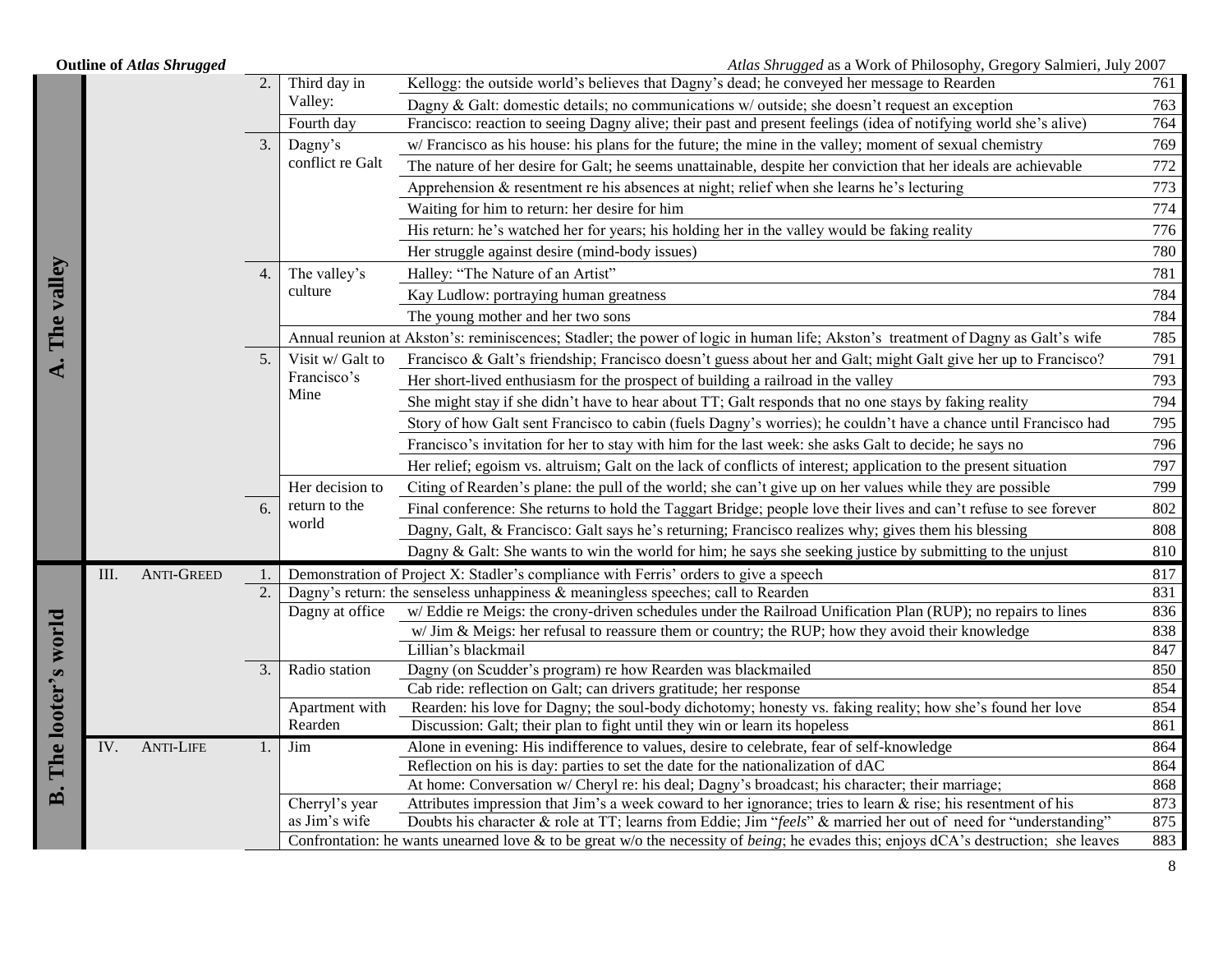|                    |     | <b>Outline of Atlas Shrugged</b>   |                  |                            | Atlas Shrugged as a Work of Philosophy, Gregory Salmieri, July 2007                                                      |            |
|--------------------|-----|------------------------------------|------------------|----------------------------|--------------------------------------------------------------------------------------------------------------------------|------------|
|                    |     |                                    | $\overline{2}$ . | Dagny                      | Her first month back: no achievements, only averted catastrophes; loneliness for valley $\&$ Galt                        | 886        |
|                    |     |                                    |                  |                            | Cherryl: apology & bonding; "unfeeling"; non-identity; lack of moral guidance; independence; hatred of the good          | 887        |
|                    |     |                                    | 3.               | Jim                        | Destruction of vase; satisfied by revenge on those who priced it & thought of desperate people it could have fed         | 892        |
|                    |     |                                    |                  |                            | Lillian: can't help her re divorce; their bond; hatred of Rearden; sex "in celebration of the triumph of impotence"      | 893        |
|                    |     |                                    | 4.               | Cherryl:                   | At home: her horror at Jim's act; why he married her; he's "a killer for the sake of killing"; he hits her; she runs out | 900        |
|                    |     |                                    |                  |                            | Horror: achievements seized; $b/c$ of inverted morality people know only pain $\&$ are concerned only for the guilty     | 904        |
|                    |     |                                    |                  |                            | Suicide: her rejection of this world as all that's left of hers; the social worker; she runs off the pier                | 907        |
|                    | V.  | <b>THEIR</b>                       |                  | Dagny                      | Copper's scarcity; Meigs' thievery; supplies spread thinly across the system; lack of initiative amongst workers         | 909        |
|                    |     | <b>BROTHERS'</b><br><b>KEEPERS</b> |                  |                            | Dagny & Jim: RUP is irrational; demand that she make it work $b/c$ she's the doer & he has the right of weakness         | 910        |
|                    |     |                                    |                  |                            | dCA nationalized but it's been totally destroyed; Jim's reaction                                                         | 918        |
|                    |     |                                    |                  |                            | Dinner w/ Rearden: his attitude towards Francisco & work; plans to bootleg metal for machines for MN farmers             | 921        |
|                    |     |                                    |                  |                            | Francisco's parting message to the world; Rearden's reaction                                                             | 925        |
|                    |     |                                    | 2.               |                            | Dagny sends copper wire from MN to MO, which is one of the few remaining suppliers of copper                             | 925        |
|                    |     |                                    |                  | Rearden                    | Government officials suddenly solicitous towards him                                                                     | 926        |
| The looter's world |     |                                    |                  |                            | Phillip's request for a job: he needs it, he's R's brother, and unlike R he feels; R grasps the idea of zero-worship     | 927        |
|                    |     |                                    |                  |                            | Divorce court: reflections on the nature of the proceedings; it goes too easily; he feels divorced from the society      | 932        |
|                    |     |                                    |                  |                            | Wet Nurse asks Rearden for a job                                                                                         | 934        |
| $\dot{a}$          |     |                                    | 3.               | Minnesota                  | Deteriorating state of TT: wire sent from terminal to MN; Dagny learns about system from anonymous tips                  | 937        |
|                    |     |                                    |                  | catastrophe                | Tip that cars haven't been sent for MN harvest (they were sent to Kip's Ma) last ditch effort to get them                | 939        |
|                    |     |                                    |                  |                            | The grain rots, MN descends into violence; the soybeans are moldy                                                        | 943        |
|                    |     |                                    | 4.               | Dagny                      | Broken wire in Terminal puts signal system out of commission                                                             | 943        |
|                    |     |                                    |                  |                            | Dagny had been at dinner meeting $w$ leaders: they're indifferent to industry and want only power $\&$ loot              | 944        |
|                    |     |                                    |                  |                            | Enroot to TT she reflects on waning motivation, but orders herself onward                                                | 949        |
|                    |     |                                    |                  |                            | At TT: she calls for engineer from other RR and decides to signal trains manually                                        | 949        |
|                    |     |                                    |                  |                            | Galt: amongst the track workers; makes love to her; how he's watched her; knowingly endangered himself                   | 954        |
|                    | VI. | THE CONCERTO OF                    |                  | The set up                 | Controversy re steel workers' wages                                                                                      | 963        |
|                    |     | <b>DELIVERANCE</b>                 |                  |                            | "Accidental" attachment on Rearden's property                                                                            | 964        |
|                    |     |                                    |                  |                            | Holoway's request for a meeting                                                                                          | 965        |
|                    |     |                                    |                  |                            | Slagenhop & Philip                                                                                                       | 966        |
|                    |     |                                    |                  |                            | Rearden's Mother's insistence on seeing him                                                                              | 967        |
| $\cup$             |     |                                    |                  | Rearden goes               | Family: they plead for his sacrificial help; he sees that they don't want to live $\&$ grasps what Lillian is after      | 968        |
|                    |     |                                    |                  | on strike                  | Leaders: they expect him to make the irrational work; "three tumblers" click into place, setting him free                | 977        |
|                    |     |                                    |                  |                            | Driving back to his mills he grasps fully the nature of their value; the context that makes them a value is gone         | 987        |
|                    |     |                                    |                  | The attack on<br>the Mills | Wet Nurse's death (just after learning what it is to be alive); Rearden's reflection on education                        | 989<br>995 |
|                    |     |                                    |                  |                            | The fighting at the Mills; Rearden's knocked unconscious<br>Rearden and Francisco's reunion                              | 998        |
|                    |     |                                    |                  |                            |                                                                                                                          |            |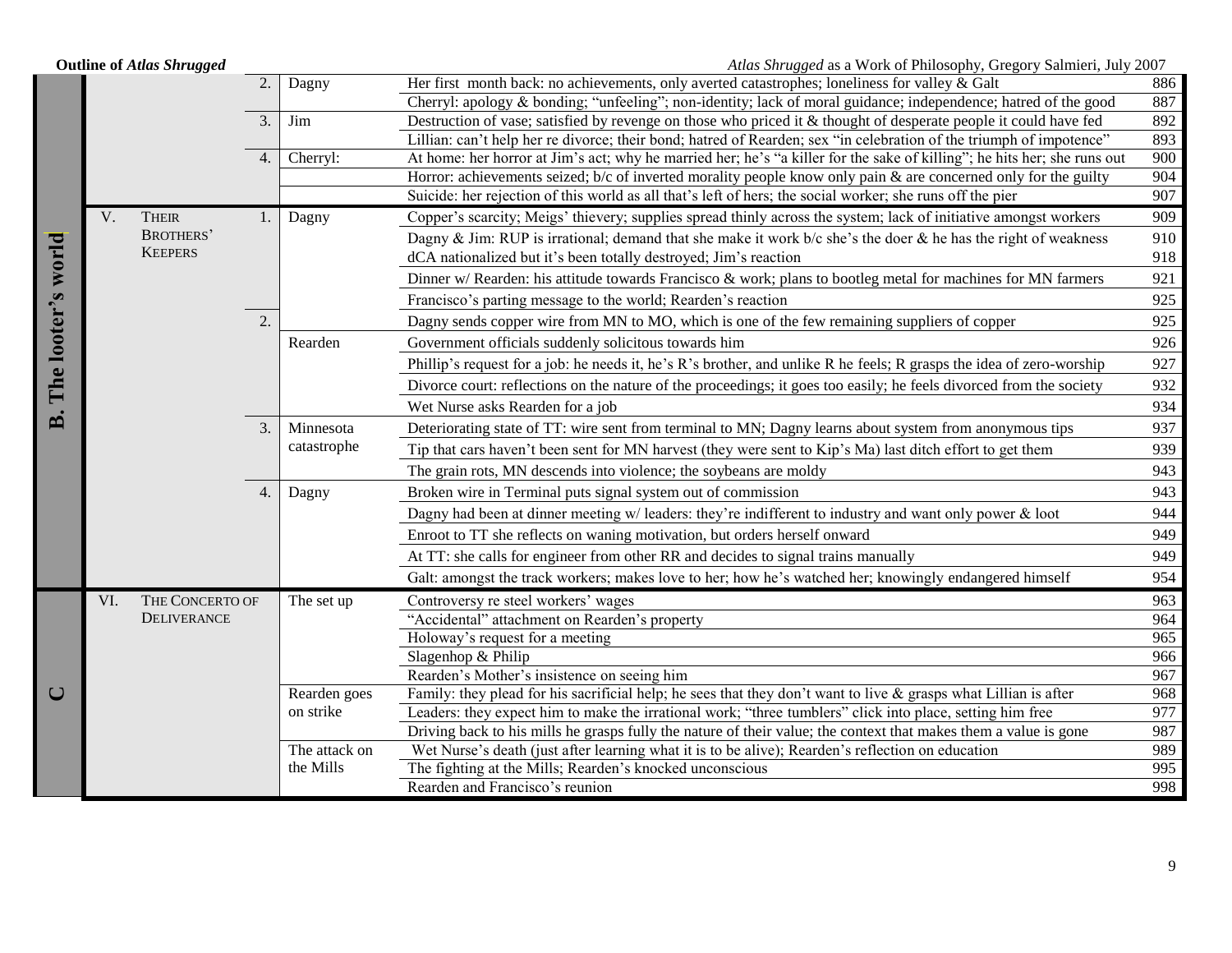| <b>Outline of Atlas Shrugged</b>        |       |                                                                                                                                        |                |                                                | Atlas Shrugged as a Work of Philosophy, Gregory Salmieri, July 2007                                                                    |      |  |  |
|-----------------------------------------|-------|----------------------------------------------------------------------------------------------------------------------------------------|----------------|------------------------------------------------|----------------------------------------------------------------------------------------------------------------------------------------|------|--|--|
|                                         | VII.  | "THIS IS JOHN GALT                                                                                                                     |                |                                                | Jim tells Dagny that Rearden's quit; appeals to her to bring him back; her reaction to the news; his note; her anxiety re Galt         | 1001 |  |  |
|                                         |       | SPEAKING"                                                                                                                              |                |                                                | Dagny is tricked into being in the audience for Mr. Thompson's speech, which he cannot give because the frequencies are blocked        | 1004 |  |  |
|                                         |       |                                                                                                                                        |                |                                                | Galt's speech: the strike; the morality of life; the morality of death; the mystics; the nature of one's choice                        | 1009 |  |  |
|                                         | VIII. | <b>THE EGOIST</b>                                                                                                                      | 1.             |                                                | Thomson et al. & Dagny: they try to evade the speech; she says if they want to live they'll decontrol; Thompson suggests a deal        | 1070 |  |  |
|                                         |       |                                                                                                                                        | 2.             |                                                | Dagny & Eddie: Galt; she says the looters will give up b/c they value their lives and know they're through; he questions both premises | 1076 |  |  |
|                                         |       |                                                                                                                                        | 3 <sub>1</sub> |                                                | Effects of speech: best men quitting all over the country; government claims Galt will solve problems & broadcasts appeals to him      | 1078 |  |  |
|                                         |       |                                                                                                                                        |                |                                                | Dagny & Thompson: his attempt to reach Halt through her; her advice to decontrol; his suggestion that Galt may be dead                 | 1084 |  |  |
|                                         |       |                                                                                                                                        | 4.             |                                                | Dagny & Galt: she comes to his house; he welcomes her; tells her that police will come and she'll have to take their side to save him  | 1086 |  |  |
|                                         |       |                                                                                                                                        |                | Galt's arrest                                  |                                                                                                                                        | 1094 |  |  |
|                                         |       |                                                                                                                                        | 5.             |                                                | Galt and Thompson: Thompson tried to make a deal but has nothing to offer; a zero can't hold a mortgage over life                      | 1097 |  |  |
|                                         |       |                                                                                                                                        | 6.             |                                                | Thompson & advisors: their fear of him                                                                                                 | 1105 |  |  |
|                                         |       |                                                                                                                                        |                | Dagny                                          | & Thompson: lying to him, wonders if fakers want to live; puts Galt's safety before ending regime & saving TT                          | 1108 |  |  |
|                                         |       |                                                                                                                                        |                |                                                | Office: indifference to reward check; wonders whether people "non-valuing people" want to live; Francisco's note                       | 1111 |  |  |
|                                         |       |                                                                                                                                        |                | Galt's visitors                                | Thompson & Jim                                                                                                                         | 1111 |  |  |
|                                         |       |                                                                                                                                        |                |                                                | Thompson and Morrison                                                                                                                  | 1113 |  |  |
|                                         |       |                                                                                                                                        |                |                                                | Thompson and Ferris; G requests Stadler                                                                                                | 1114 |  |  |
|                                         |       |                                                                                                                                        |                | Thompson & Mouch: shortages of staples<br>1115 |                                                                                                                                        |      |  |  |
|                                         |       | Dagny and Eddie: he says she'll quit as soon as she can; he decides to go to CA in effort to save TT; she says there's nothing to save | 1116           |                                                |                                                                                                                                        |      |  |  |
|                                         |       |                                                                                                                                        |                |                                                | Galt & Stadler: Stadler, brought by force, denies that he wants to use force against the mind but ends by saying Galt must be killed   | 1116 |  |  |
|                                         |       |                                                                                                                                        | 7.             | Banquet                                        | Galt brought there by force                                                                                                            | 1119 |  |  |
|                                         |       |                                                                                                                                        |                |                                                | Dagny, in audience, noticing different people's responses to Galt, challenges the premise that they want to live                       | 1120 |  |  |
| The successful conclusion of the strike |       |                                                                                                                                        |                |                                                | Galt maneuvers so that gun is visible on cameras and says "Get the hell out of my way!"                                                | 1125 |  |  |
|                                         | IX.   | <b>THE</b>                                                                                                                             |                |                                                | Stadler's attempt to seize and Project X: Meigs beat him to it; the mechanism goes off killing many and destroying the Taggart Bridge  | 1126 |  |  |
|                                         |       | <b>GENERATOR</b>                                                                                                                       | 2.             | Dagny goes on                                  | Having overheard plans to torture Galt and understood the motivation, she calls Francisco                                              | 1133 |  |  |
| $\vec{C}$                               |       |                                                                                                                                        |                | strike                                         | Home & office: she collects a few items, hesitates only momentarily over news of Bridge collapse                                       | 1137 |  |  |
|                                         |       |                                                                                                                                        |                |                                                | Meets Francisco; takes oath                                                                                                            | 1138 |  |  |
|                                         |       |                                                                                                                                        | 3.             |                                                | Project F: torture of Galt; Jim's breakdown                                                                                            | 1139 |  |  |
|                                         | X.    | IN THE NAME                                                                                                                            |                | Rescue of Galt                                 | Dagny and guard: she shoots him because he will not decide                                                                             | 1147 |  |  |
|                                         |       | OF THE BEST                                                                                                                            |                |                                                | Francisco, Rearden, and Ragnar extract Galt from Project F                                                                             | 1148 |  |  |
|                                         |       | <b>WITHIN US</b>                                                                                                                       |                |                                                | Plane ride to the valley                                                                                                               | 1156 |  |  |
|                                         |       |                                                                                                                                        | 2.             | Eddie's uncertain fate                         |                                                                                                                                        | 1160 |  |  |
|                                         |       |                                                                                                                                        | 3.             |                                                | Strikers in valley preparing to return                                                                                                 | 1167 |  |  |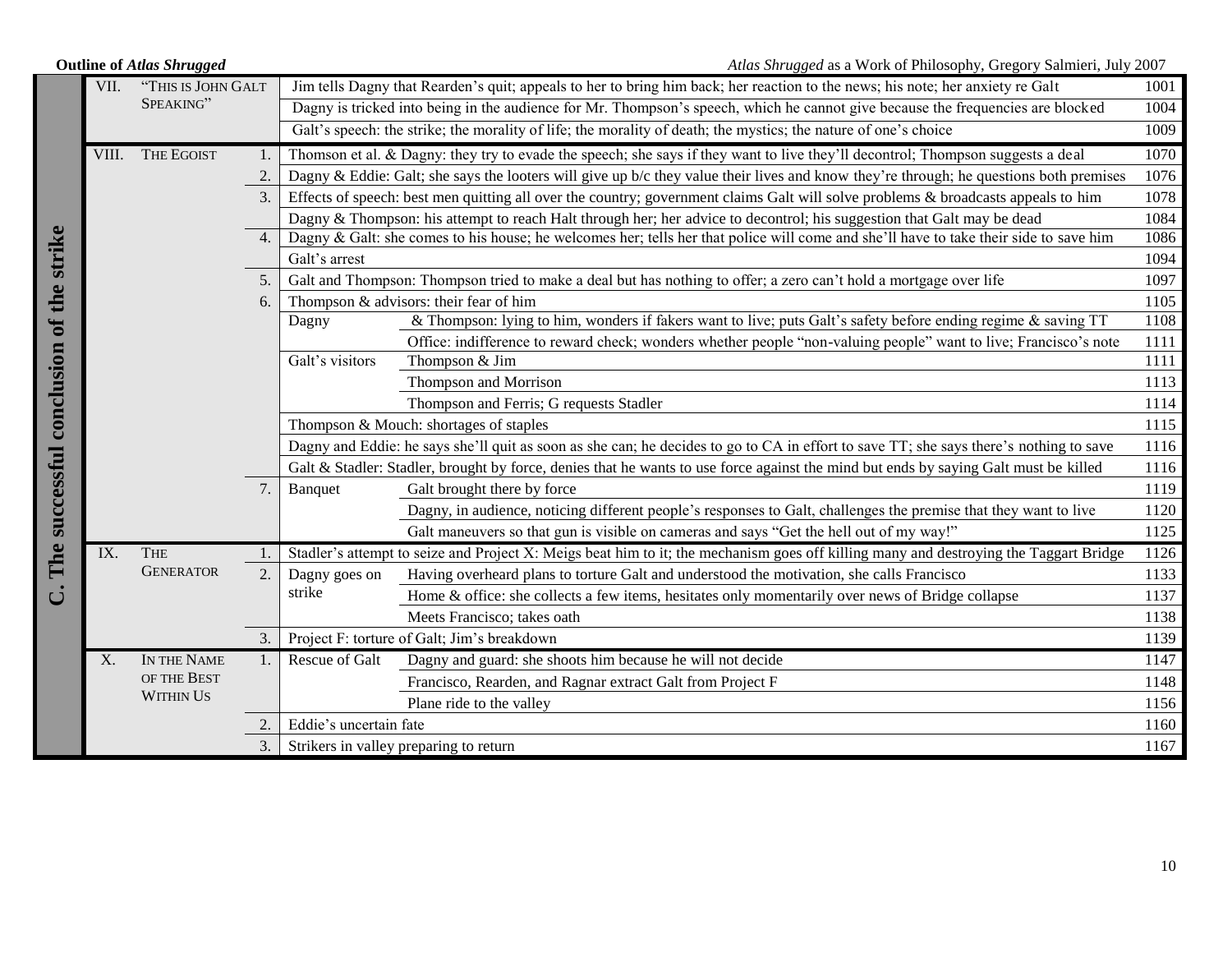In preparing this outline, I have drawn on previous outlines of the speech prepared by Allan Gotthelf and Onkar Ghate. Dr. Ghate's outline is available with his course "A Study of Galt's Speech", which I highly recommend. In dividing the speech into five major sections derives, I follow Dr. Gotthelf's outline.

I. Introduction (1009)

- A. The state of the world as a realization of its moral ideal (1009)
- B. Galt's removal of the men of the mind who are the victims of the world's morality (1010)
- C. The strike (1010)
- D. The need to discover morality (1011)

# II. The Morality of Life (1011)

- A. Traditional morality, whether mystical or skeptical, as sacrificial and anti-mind (1011)
- B. Morality as a survival requirement for a being of volitional consciousness (1012)
- C. The standard, purpose, and reward of morality (1013)
	- i. Man's life as the standard of morality (1013)
	- ii. One's own life as the purpose of morality (1014)
	- iii. Happiness as one's highest moral purpose (1014)
	- iv. The evil and irrationality of the preachers of self-sacrifice (1014)
	- v. The respective roles of choices and facts in the foundations of morality (1015)
- D. The philosophic foundations of morality, which are the ultimate basis for the strike (1015)
	- i. The metaphysical axioms (1015)
	- ii. An epistemology of reason as demanded by the axioms (1016)
- E. The morality of reason (1017)
	- i. The basic choice to think, which amounts to the choice to accept existence, as the basic virtue and the attempt to wipe out existence by evasion as the basic vice (1017)
	- ii. The supreme and ruling values (1018)
	- iii. The virtues (1018)
- F. Emotions as automatic estimates based on one's standard of value (1021)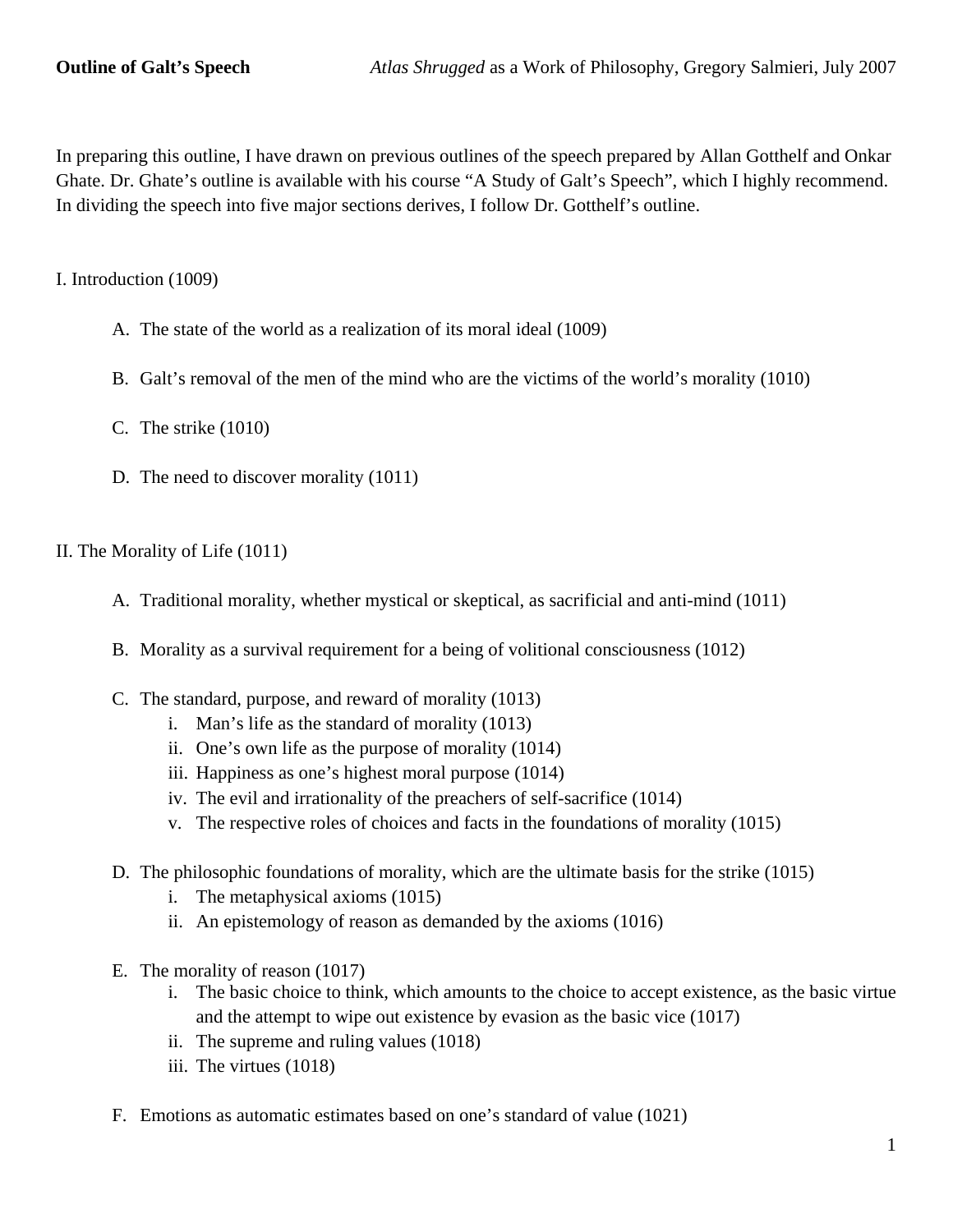- G. Social Ethics (1022)
	- i. The trader principle (1022)
	- ii. The evil of initiating physical force (1023)
	- iii. The strikers' refusal to submit to force and make terms with evil men whose basic motive is opposite of their own (1024)
- III. The Morality of Death (1025)
	- A. The doctrine of Original Sin (1025)
		- i. The contradiction in the doctrine (1025)
		- ii. How the doctrine damns human life as such (1025)
	- B. The soul-body dichotomy (1026)
		- i. The nature of the dichotomy (1026)
		- ii. The effects of the dichotomy (1026)
		- iii. The two teachers of the Morality of Death as products of the dichotomy (1027)
	- C. Sacrifice (1027)
		- i. The meaning of the term (1028)
		- ii. The immorality of sacrifice (1028)
		- iii. How, in sacrificing material values, one renounces one's spirit (1029)
		- iv. Sacrifice vs. the mind (1030)
	- D. Altruism (1030)
		- i. The non-objectivity of altruism (1030)
		- ii. The psychology by which altruism accepted (1031)
		- iii. Worship of need (the zero) as the "secret core" of altruism—how this means that death is its standard of value (1031)
		- iv. The meanness of soul created by altruism's sacrifice of morality and self-esteem (1032)
		- v. Altruism's justification in a self-contradictory demand for causeless love (1033)
		- vi. The consequences of altruism (1034)
- IV. The Teachers of the Morality of Death (1034)
	- A. How mystics' attacks exploit fear of independence (1034)
	- B. The mystics as motivated by a desire to escape the law of identity—as sacrificing existence to their wishes (1035)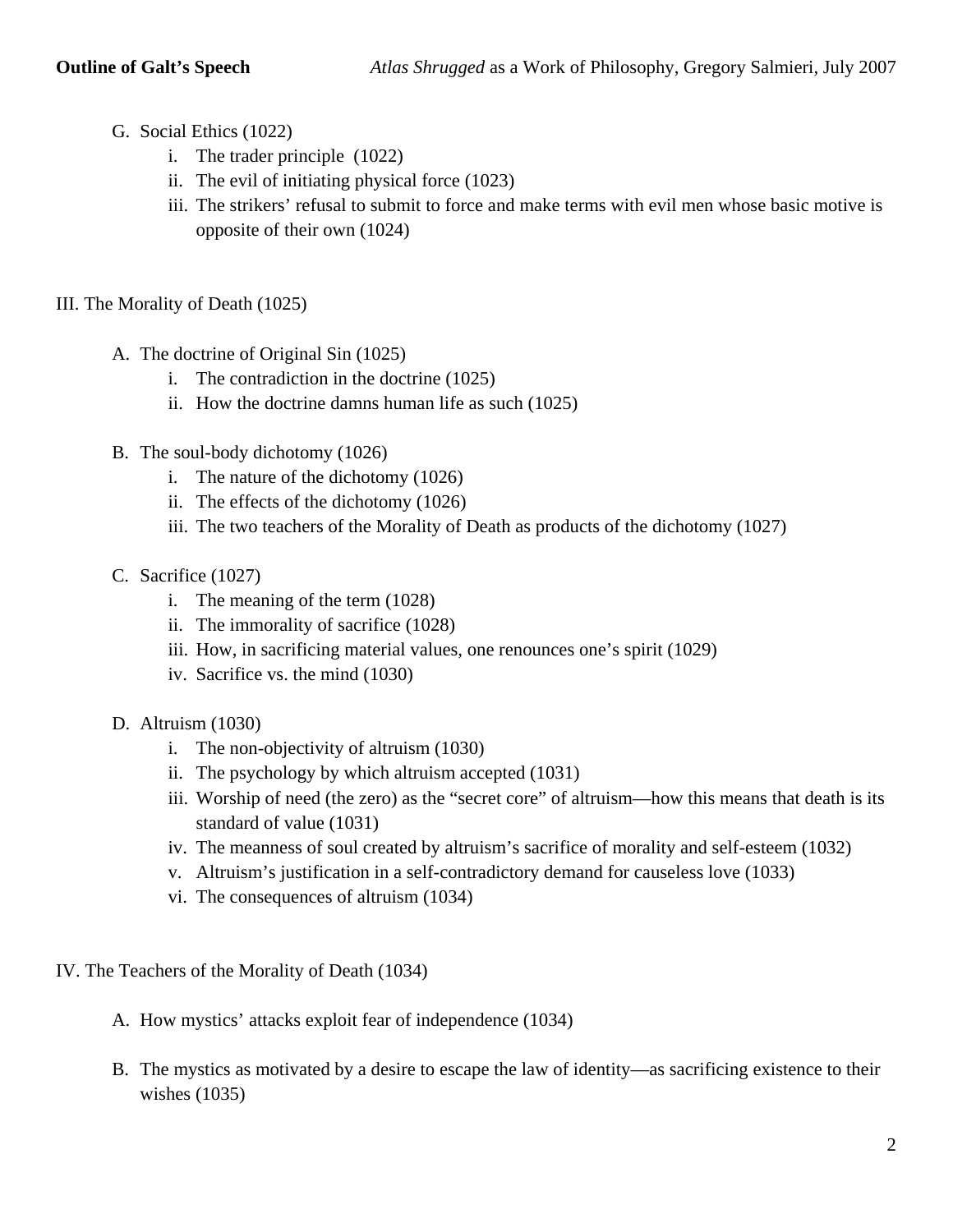- C. The primacy of consciousness as a rebellion against causality and existence as such (1036)
- D. The men of the mind as the unacknowledged cause of the values and the victims of the seekers of the unearned (1038)
- E. How the mystics evade ("blank-out") the source of the concepts they take over (1039)
- F. The concept of "objective reality", which the mystics aim to destroy, as the culmination of the development of a human consciousness (1040)
- G. The doctrines by which the mystics of muscle seek to reduce men to the state of savages (1042)
	- i. Epistemological and metaphysical doctrines (1042)
	- ii. Psychological and linguistic doctrines (1042)
	- iii. Socio-economic doctrines (1043)
- H. The world as reduced to a clash between rival gangs of power-lusting mystics (1044)
- I. The psychology of a mystic (1044)
	- i. How the object of the mystic's worship and fear is the consciousness of others (1044)
	- ii. How the mystic is driven to seek power over other consciousnesses in order control reality (1045)
	- iii. How death is the mystic's goal (1046)
- J. The impossibility of making terms with evil—with death-seeking mystics (1046)
- V. Choosing the Morality of Life (1047)
	- A. How Galt, by withdrawing the mind, has brought the Morality of Death to its conclusion (1047)
		- i. How Galt reached the decision to strike (1047)
		- ii. What the men of the mind contribute to society (1048)
		- iii. The attempt by incompetents to enslave the men of the mind (1049)
		- iv. The historical significance of the strike (1050)
		- v. As a result of Galt's action, men will die unless they recognize that their lives are made possible by the mind's dominion over matter (1051)
	- B. People's attitude towards morality (1052)
		- i. How people fake belief in altruism to themselves and to others (1052)
		- ii. The lethal breach between the moral and the practical (or pleasurable) (1053)
		- iii. The belief that morality is a necessary evil (1053)